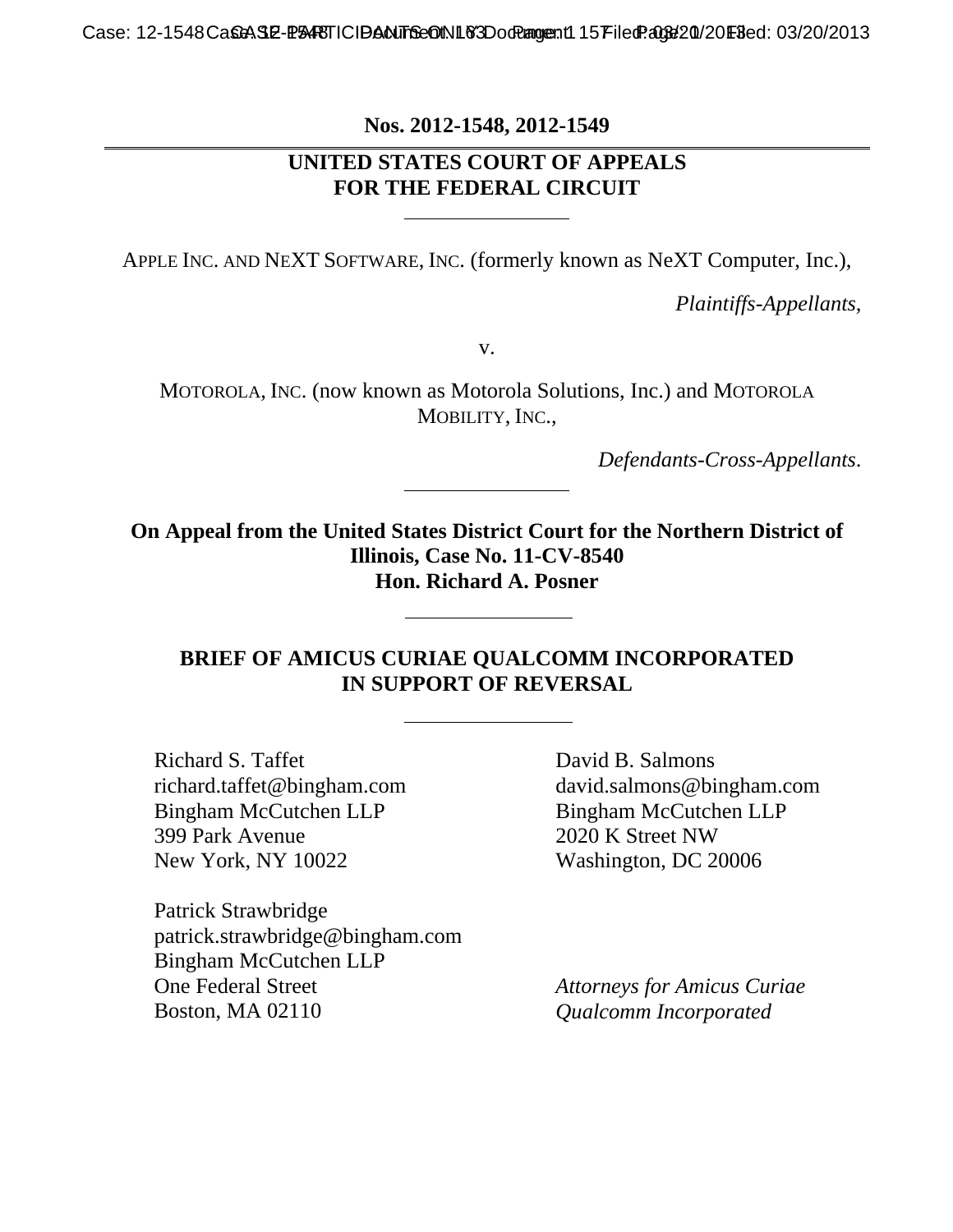# **CERTIFICATE OF INTEREST**

Pursuant to Circuit Rules 21(a)(2) and 47.4(a)(1), counsel for *amicus curiae* Qualcomm Incorporated certifies the following:

1. The full name of every party represented by me is:

Qualcomm Incorporated

2. The name of the real party in interest (if the party named in the caption is not the real party in interest) represented by me is:

n/a

3. All parent corporations and any publicly held companies that own ten percent or more of the stock of the party represented by me are:

none

4. The names of all law firms and the partners or associates that appeared for the party now represented by me in the trial court or agency or are expected to appear in this Court are:

Richard S. Taffet, Bingham McCutchen LLP David B. Salmons, Bingham McCutchen LLP Patrick Strawbridge, Bingham McCutchen LLP

Dated: March 20, 2013

 By: */s/ Richard S. Taffet*  **Richard S. Taffet**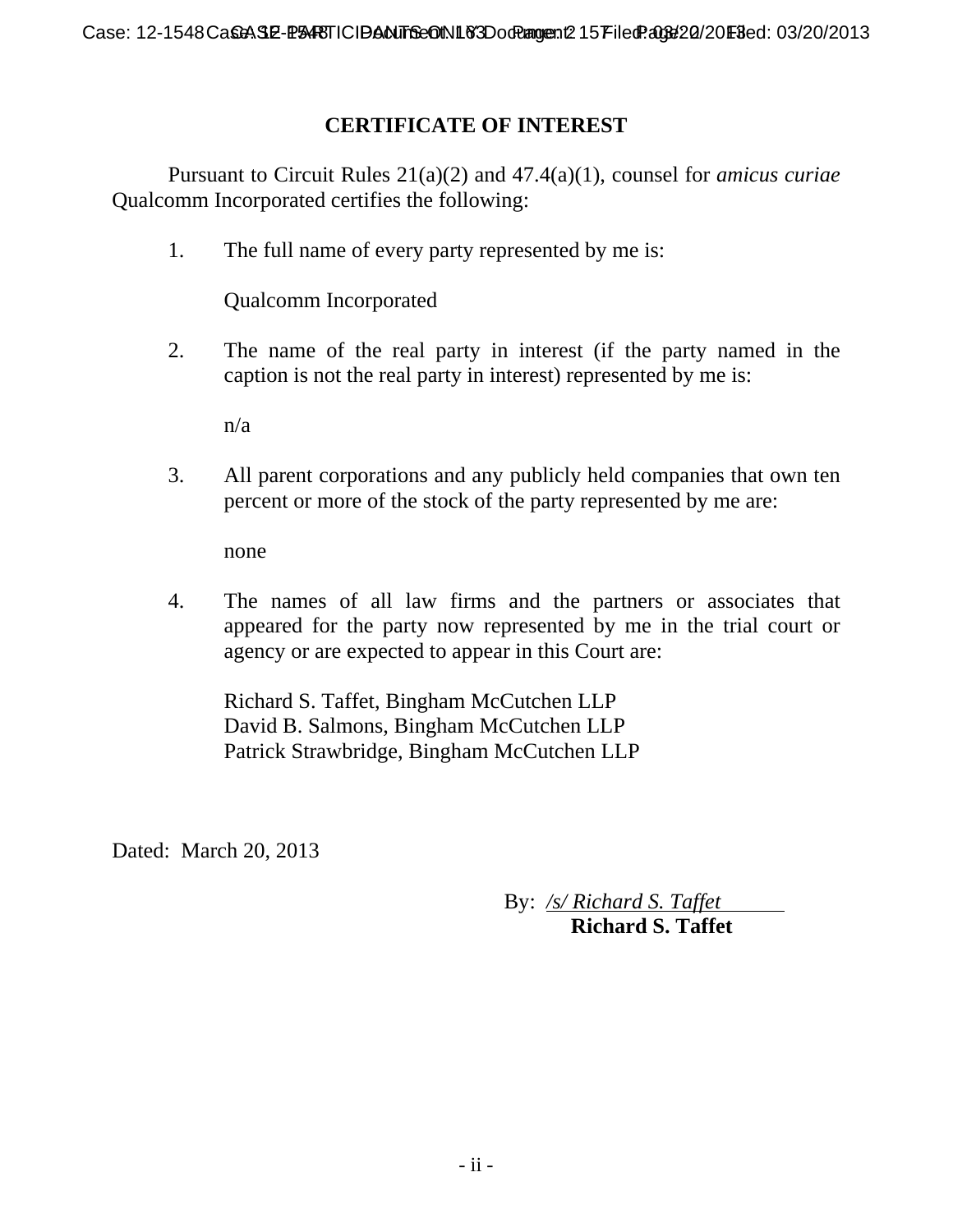# **TABLE OF CONTENTS**

| STATEMENT REQUIRED BY RULE 29(c)(5) OF THE FEDERAL |                                             |                                                                                                                          |  |  |  |  |  |  |
|----------------------------------------------------|---------------------------------------------|--------------------------------------------------------------------------------------------------------------------------|--|--|--|--|--|--|
|                                                    |                                             |                                                                                                                          |  |  |  |  |  |  |
|                                                    |                                             |                                                                                                                          |  |  |  |  |  |  |
|                                                    |                                             |                                                                                                                          |  |  |  |  |  |  |
| $\mathbf{I}$ .                                     | A PATENT HOLDER'S FRAND COMMITMENT DOES NOT |                                                                                                                          |  |  |  |  |  |  |
|                                                    | A <sub>1</sub>                              | The District Court's Decision Suggests that a FRAND<br><b>Commitment Categorically Precludes an Injunction Against</b>   |  |  |  |  |  |  |
|                                                    | <b>B.</b>                                   | The District Court's Categorical Approach Is Contrary to the<br>Controlling Supreme Court Authority Governing the        |  |  |  |  |  |  |
|                                                    | $C_{\cdot}$                                 | The District Court's Categorical Approach Goes Further than                                                              |  |  |  |  |  |  |
|                                                    | D.                                          | Concerns About Injunctive Relief Increasing the Possibility of<br>"Hold-Up" Do Not Justify Any Categorical Rule 13       |  |  |  |  |  |  |
| THE DISTRICT COURT FAILED TO ENGAGE IN THE<br>II.  |                                             |                                                                                                                          |  |  |  |  |  |  |
|                                                    | A.                                          | There Are Circumstances When Injunctive Relief Is Necessary                                                              |  |  |  |  |  |  |
|                                                    | <b>B.</b>                                   | Courts Should Recognize the Contractual Nature of FRAND<br>Obligations When Considering Injunctive Relief18              |  |  |  |  |  |  |
|                                                    |                                             | FRAND obligations are undertaken as voluntary<br>1.                                                                      |  |  |  |  |  |  |
|                                                    |                                             | The SSO contract at issue here contains no blanket<br>2.<br>waiver of the patent holder's right to enjoin infringement20 |  |  |  |  |  |  |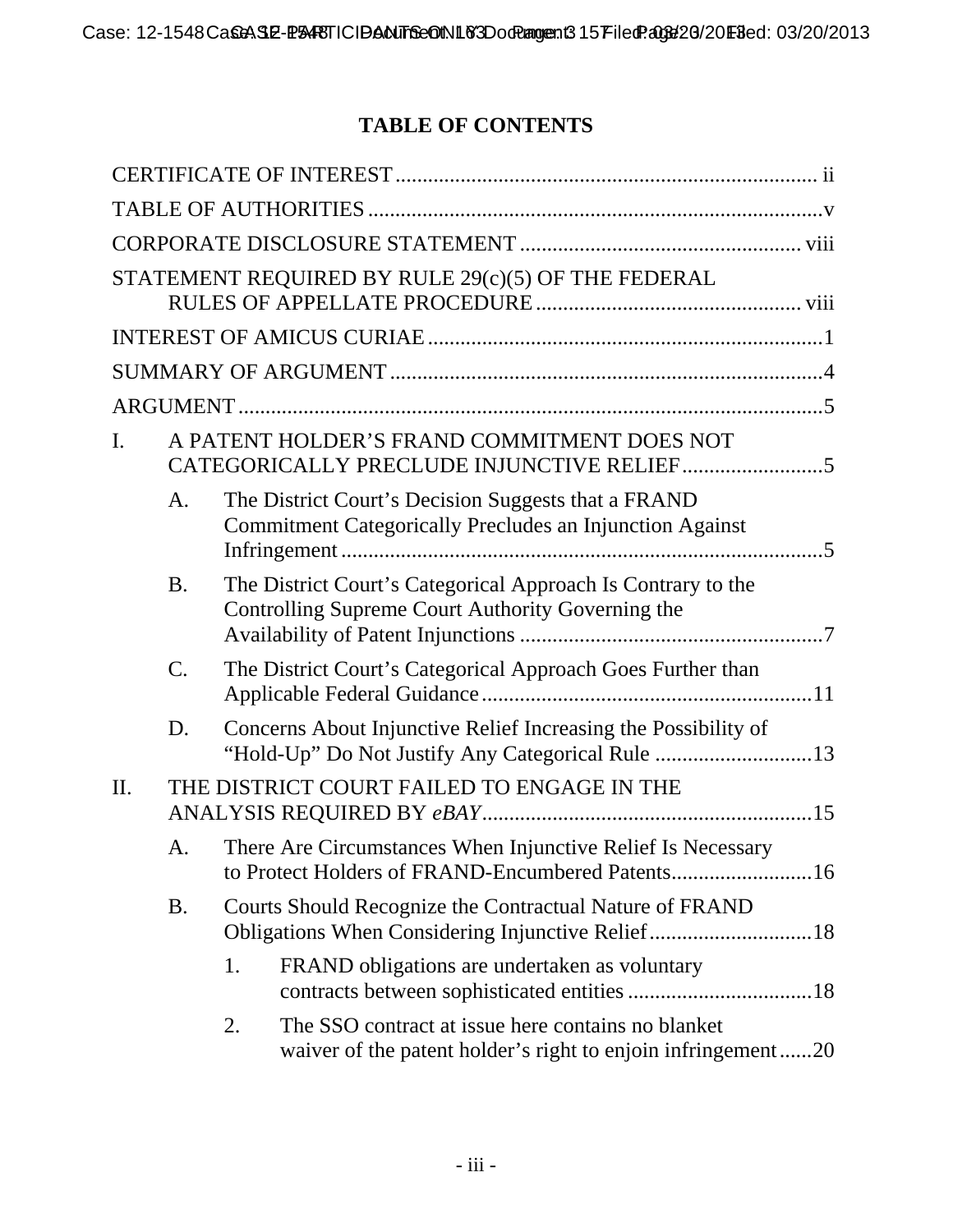|      |             | 3. | Expanding the FRAND obligation to include an<br>automatic or presumed waiver of injunctive relief for |  |
|------|-------------|----|-------------------------------------------------------------------------------------------------------|--|
|      | $C_{\cdot}$ |    | A Proper Application of the <i>eBay</i> Analysis Provides Courts                                      |  |
| III. |             |    | THE COURT SHOULD NOT ADDRESS THE PROPER<br>CALCULATION OF VALUE FOR A STANDARDS-ESSENTIAL             |  |
|      |             |    |                                                                                                       |  |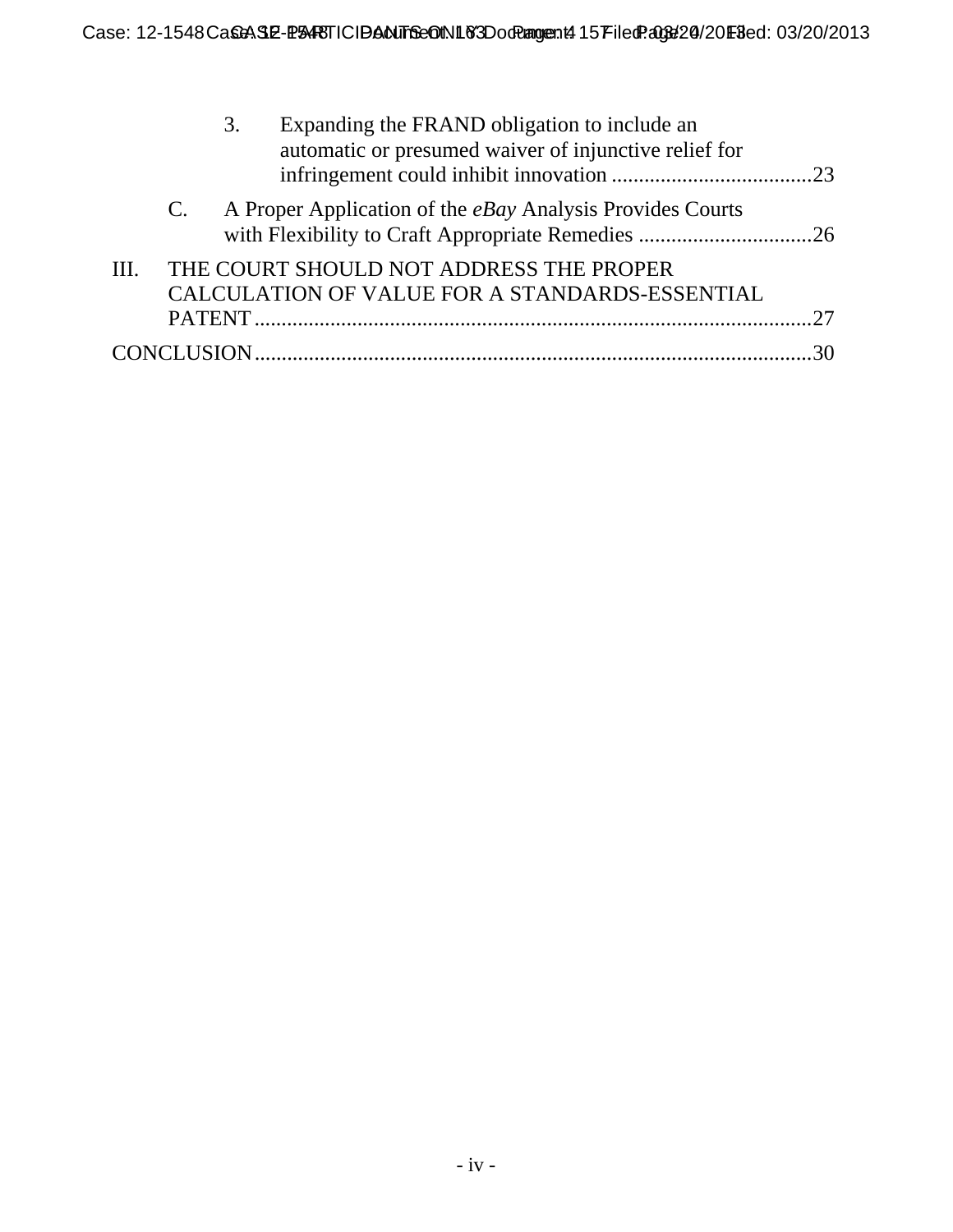# **TABLE OF AUTHORITIES**

 **Page(s)** 

# **FEDERAL CASES**

| Acumed LLC v. Stryker Corp.,                                                                                               |
|----------------------------------------------------------------------------------------------------------------------------|
| Apple, Inc. v. Motorola, Inc.,                                                                                             |
| Apple, Inc. v. Motorola Mobility, Inc.,                                                                                    |
| Apple, Inc. v. Motorola Mobility, Inc.,                                                                                    |
| Brulotte v. Thys Co.,                                                                                                      |
| eBay Inc. v. MercExchange, LLC,                                                                                            |
| Ericsson Inc. v. Samsung Elecs. Co.,                                                                                       |
| Georgia-Pacific Corp. v. U.S. Plywood Corp.,                                                                               |
| Grover v. Prickett,                                                                                                        |
| Henkel Corp. v. Hartford Accident & Indem. Co.,<br>399 F. Supp. 2d. 607 (E.D. Pa. 2005), aff'd 271 Fed. App'x 161 (3d Cir. |
| Johnson & Johnson Assocs. v. R.E. Serv. Co.,<br>.30                                                                        |
| Mars, Inc. v. Coin Acceptors, Inc.,<br>28                                                                                  |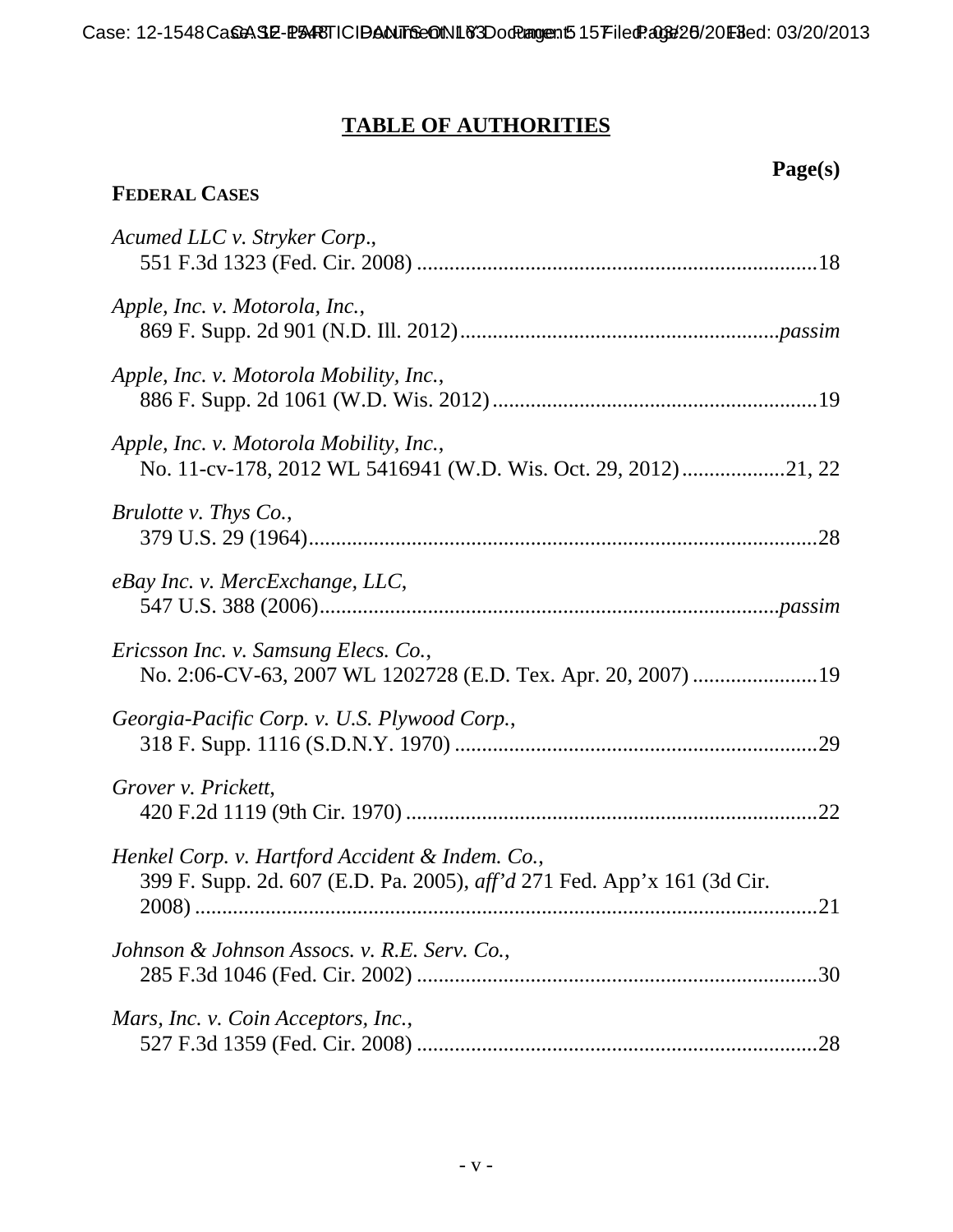| Microsoft Corp. v. Motorola, Inc.,                     |
|--------------------------------------------------------|
| Microsoft Corp. v. Motorola, Inc.,                     |
| Monsanto Co. v. Geertson Seed Farms,                   |
| Pac. Gas & Elec. Co. v. United States,                 |
| Perfect 10, Inc. v. Google, Inc.,                      |
| Presidio Components, Inc. v. Am. Tech. Ceramics Corp., |
| Pupols v. U.S. Patent & Trademark Office,              |
| Robert Bosch LLC v. Pylong Mfg. Corp.,                 |
| Roche Prods., Inc. v. Bolar Pharm. Co.,                |
| Sanofi-Synthelabo v. Apotex, Inc.,                     |
| Tri-Star Elecs. Int'l, Inc. v. Preci-Dip Durtal, SA,   |
| Uniloc USA, Inc. v. Microsoft Corp.,                   |
| Warner-Jenkinson Co. v. Allied Chem. Corp.,            |
| <b>FEDERAL STATUTES</b>                                |
|                                                        |
|                                                        |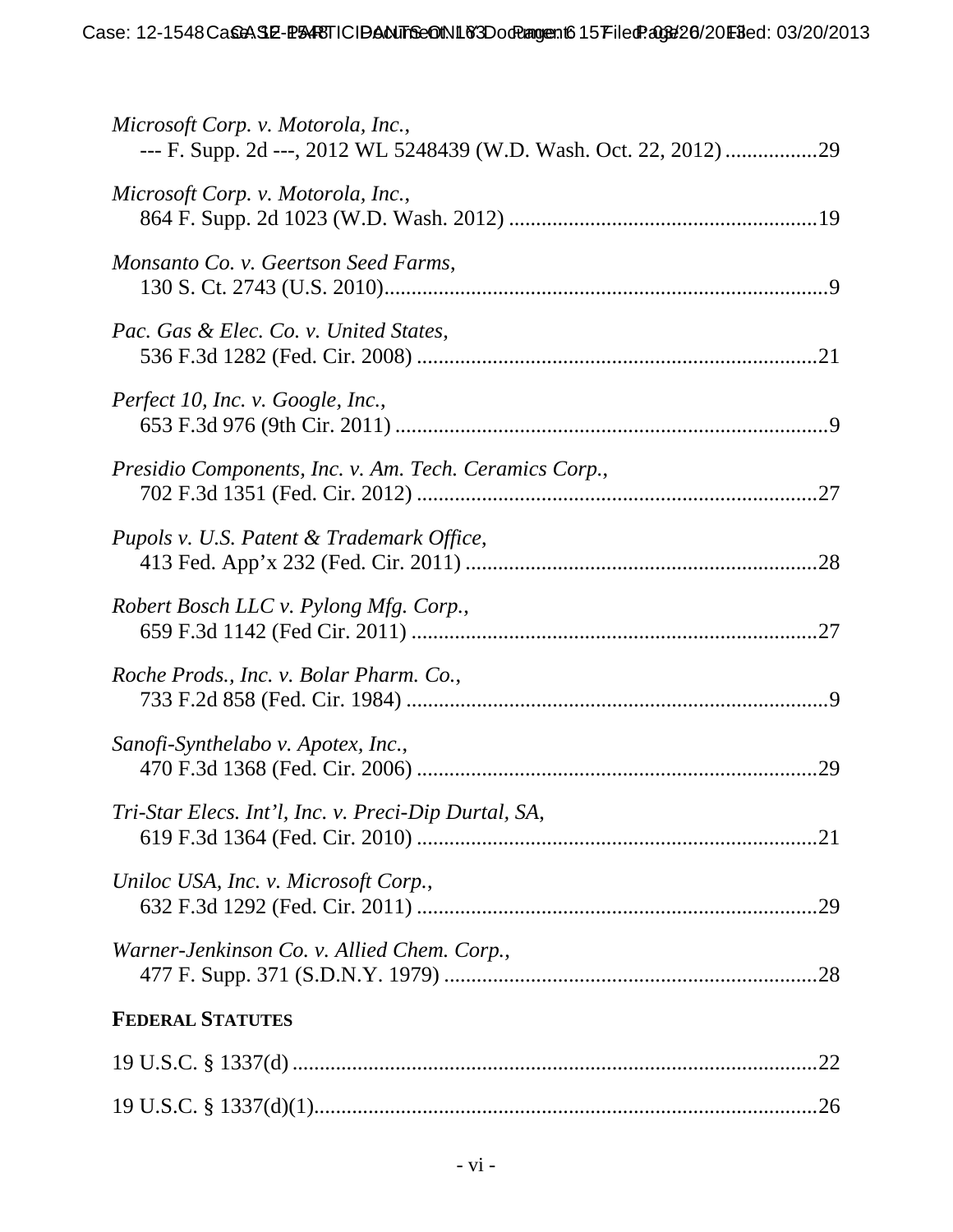| <b>OTHER AUTHORITIES</b>                                                                                                                                                                                            |
|---------------------------------------------------------------------------------------------------------------------------------------------------------------------------------------------------------------------|
| DOJ/USPTO Policy Statement on Remedies for Standards-Essential Patents<br>Subject to Voluntary F/RAND Commitments (Jan. 8, 2013) 11, 12, 30                                                                         |
| ETSI Intellectual Property Rights Policy, <i>available at</i>                                                                                                                                                       |
| FTC, Prepared Statement before U.S. Comm. on the Judiciary (July 11,<br>2012), available at<br>http://www.ftc.gov/os/testimony/120711standardpatents.pdf27                                                          |
| James M. Fischer, The "Right" to Injunctive Relief for Patent Infringement,<br>24 SANTA CLARA COMPUTER & HIGH TECH. L.J. 1 (2007)<br>.25                                                                            |
| Richard S. Taffet, The Federal Trade Commission's Evolving IP<br>Marketplace Report's Challenge to Inventiveness, Innovation, &<br>.30                                                                              |
| Roger G. Brooks, Patent "Hold-Up," Standards-Setting Organizations &<br>the FTC's Campaign Against Innovators, 39 AIPLA Q.J. 435 (Fall 2011)14                                                                      |
| Roger G. Brooks & Damien Geradin, Taking Contracts Seriously: The<br>Meaning of the Voluntary Commitment to License Essential Patents on<br>"Fair and Reasonable" Terms, Intellectual Property & Competition<br>.22 |
| Second Amended Complaint, Apple, Inc. v. Motorola Mobility, LLC,                                                                                                                                                    |
| Third Party FTC Statement on the Public Interest, In the Matter of Certain<br>Gaming & Entertainment Consoles, Related Software, & Components                                                                       |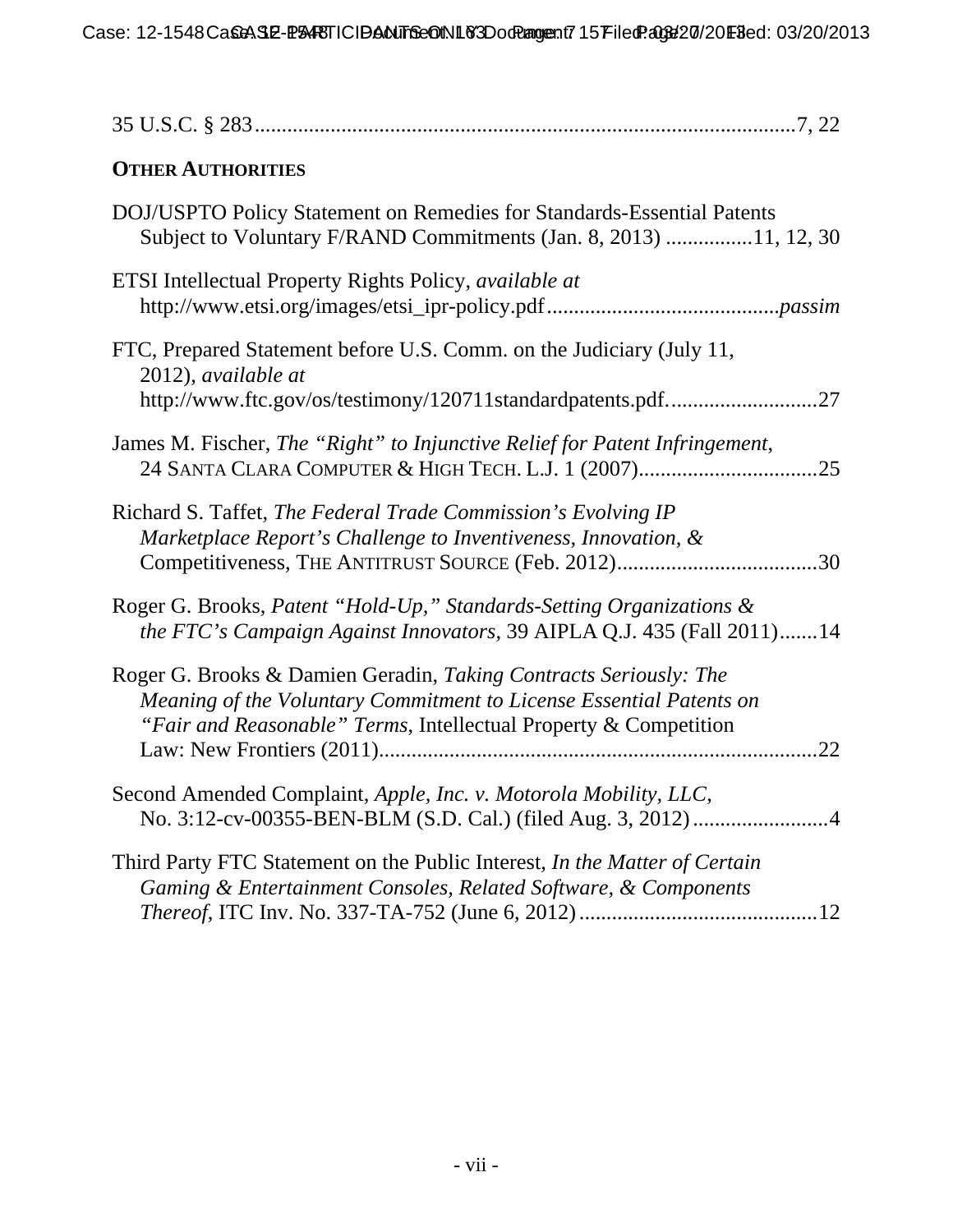#### **CORPORATE DISCLOSURE STATEMENT**

Qualcomm Incorporated does not have any parent corporations, and no publicly held corporation owns 10% or more of its stock.

## **STATEMENT REQUIRED BY RULE 29(c)(5) OF THE FEDERAL RULES OF APPELLATE PROCEDURE**

 No party's counsel authored this brief in whole or in part. No party, a party's counsel, or other person (other than *amicus curiae* Qualcomm Incorporated) contributed money that was intended to fund preparation or submission of this brief.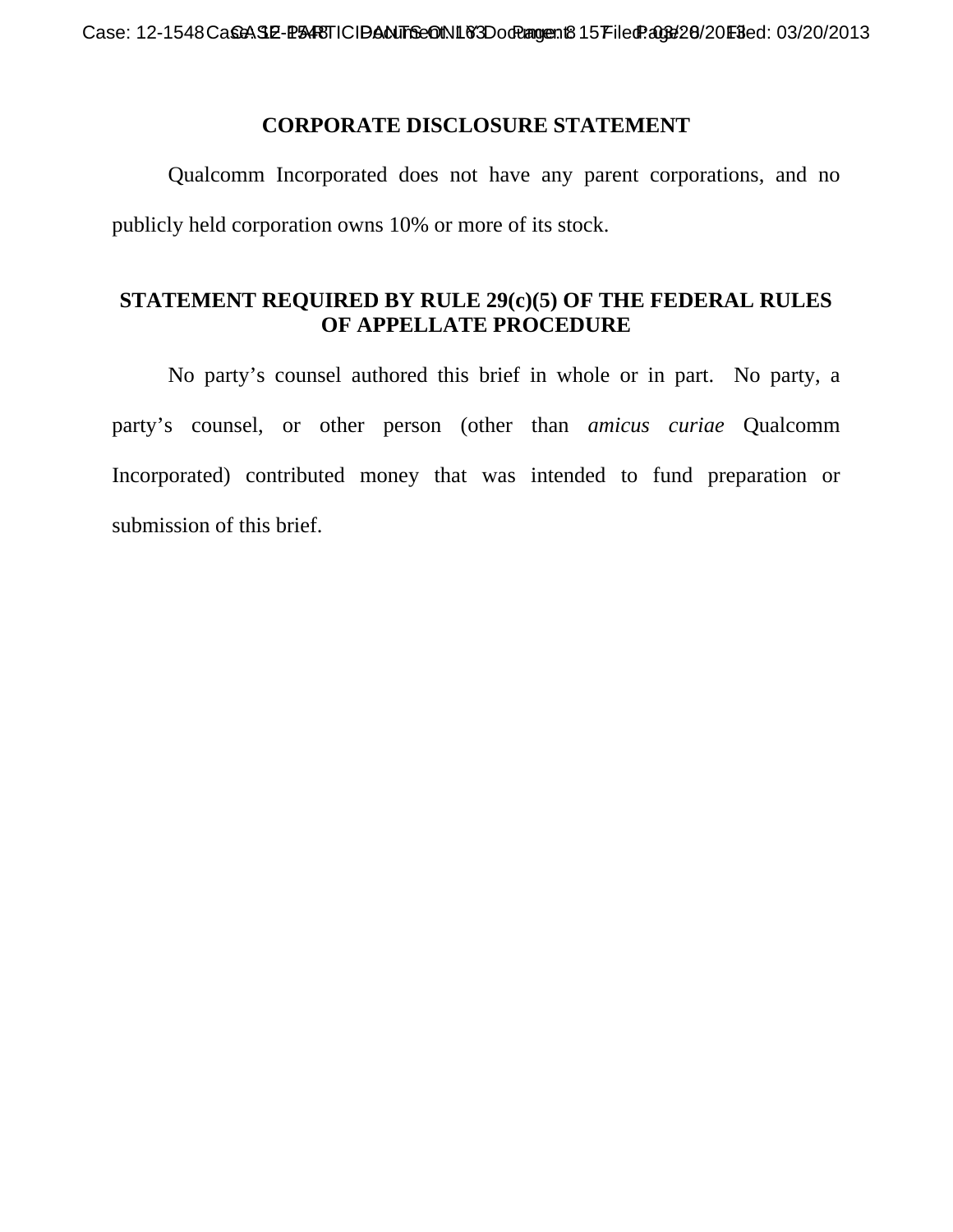#### **INTEREST OF AMICUS CURIAE**

Qualcomm Incorporated ("Qualcomm") is a leading innovator in the field of wireless communications and other advanced technologies.<sup>1</sup> Soon after its founding in 1985, Qualcomm introduced the idea that a digital communications technique called Code Divisional Multiple Access ("CDMA") could form the basis of a commercial cellular network and would achieve spectrum efficiencies superior to the alternative being standardized at that time. In the face of considerable industry skepticism, Qualcomm developed CDMA and effectively created a standard, IS-95, that was adopted and published by the Telecommunications Industry Association. IS-95 formed the basis for second generation, or 2G, CDMA networks in countries around the world, including the United States. CDMA later became the basis for the development of all 3G networks. Qualcomm also was one of the principal and early developers of the 4G technology that forms the basis for the Long Term Evolution ("LTE") standard, now being widely deployed.

As the pioneer of CDMA, and as an early and extensive contributor to the development of LTE, Qualcomm has developed a significant portfolio of technologies that are protected by both essential and non-essential patents. Qualcomm has obtained approximately 36,000 patents worldwide, and it has about 50,000 patent applications pending. This portfolio represents decades of research

<sup>1</sup> All parties have consented to Qualcomm's filing of this brief as *amicus curiae*.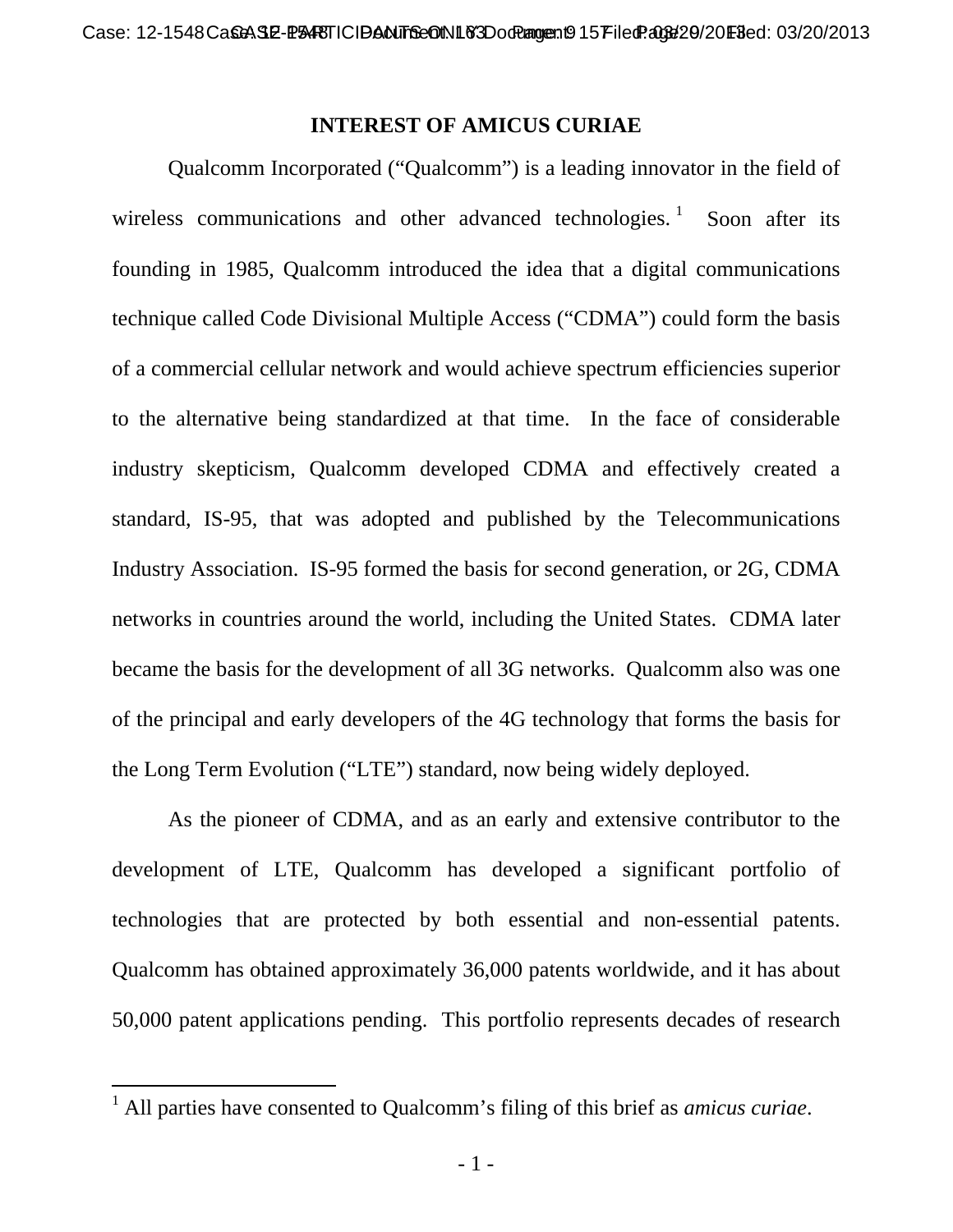and development and billions of dollars in investment; Qualcomm invests roughly 20 percent of its annual revenue in research and development (amounting last year to approximately \$3.9 billion). Qualcomm has the most widely licensed 3G and 4G portfolios in the wireless industry; it now has more than 225 3G licensees and more than 40 4G licensees. For these reasons, Qualcomm relies on a sound patent system that incentivizes research and development and enables a return on the extensive risks and costs associated with those efforts. Qualcomm thus has a strong interest in this Court's interpretation of patent law. Changes to the controlling interpretation of United States patent law can significantly affect the foundations of Qualcomm's businesses.

Qualcomm is also the world's leading supplier of chipsets for wireless devices. Qualcomm is known for its ability to enable and integrate every mode of cellular connectivity in a single chipset—the foundation for a cellphone that can operate anywhere in the world. Qualcomm regularly is first to market with these integrated chipsets, and also develops and supplies other technologies important to the cellular industry, including advanced computing and multimedia features, GPS, WiFi, and Bluetooth. As a large supplier of chipsets and other products, Qualcomm also licenses intellectual property from third parties for use in its products.

Because industry standards play an important role in the development and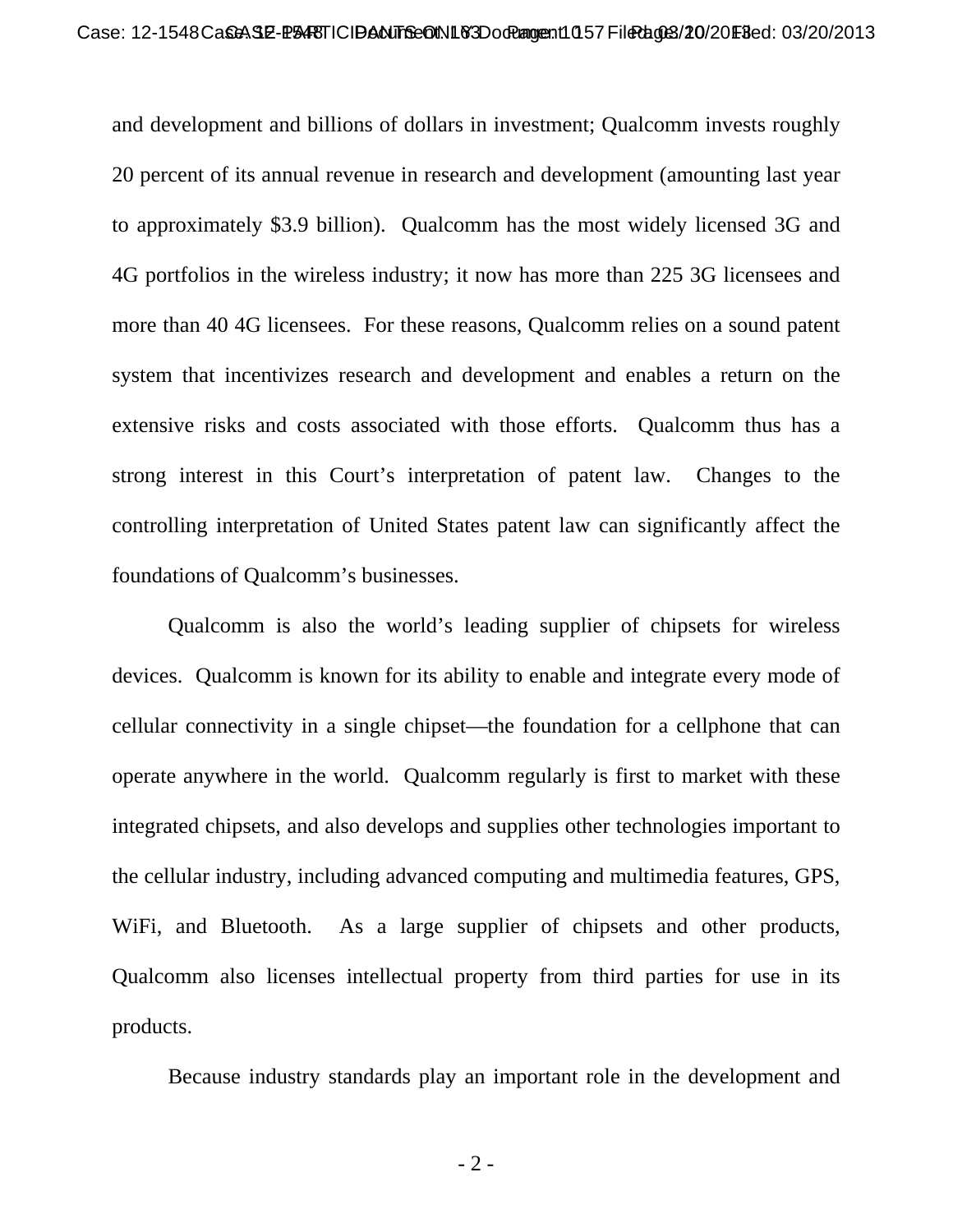production of communications products and infrastructure equipment, and given its long history of technology leadership, Qualcomm has long been an active participant in numerous standards-setting organizations ("SSOs"), including the European Telecommunications Standards Institute ("ETSI"), the Institute of Electrical and Electronics Engineers ("IEEE"), the Telecommunications Industry Association ("TIA"), the Alliance for Telecommunications Industry Solutions ("ATIS"), and others. Qualcomm has actively participated in the deliberations of SSO policies regarding fair, reasonable and non-discriminatory ("FRAND") licensing commitments and the licensing of standard-essential patents ("SEPs").

As a technology licensor and a supplier of chipsets for use in equipment that implements standardized technologies, Qualcomm's business success depends both on access to others' patents and on the ability to monetize its patented inventions. Qualcomm likewise depends on its ability, if necessary, to enforce its own patents—including SEPs—and the terms of its licenses. Qualcomm is therefore particularly interested in the issues before the Court, and their impact on SSOs, patentees, and implementers.

Finally, Qualcomm has specific interests in many of the cases and proceedings in the ongoing "cellphone litigation" matters. These disputes often involve parties that are Qualcomm chipset customers, Qualcomm licensees, or both. Indeed, Qualcomm notes that both parties to this appeal are commercial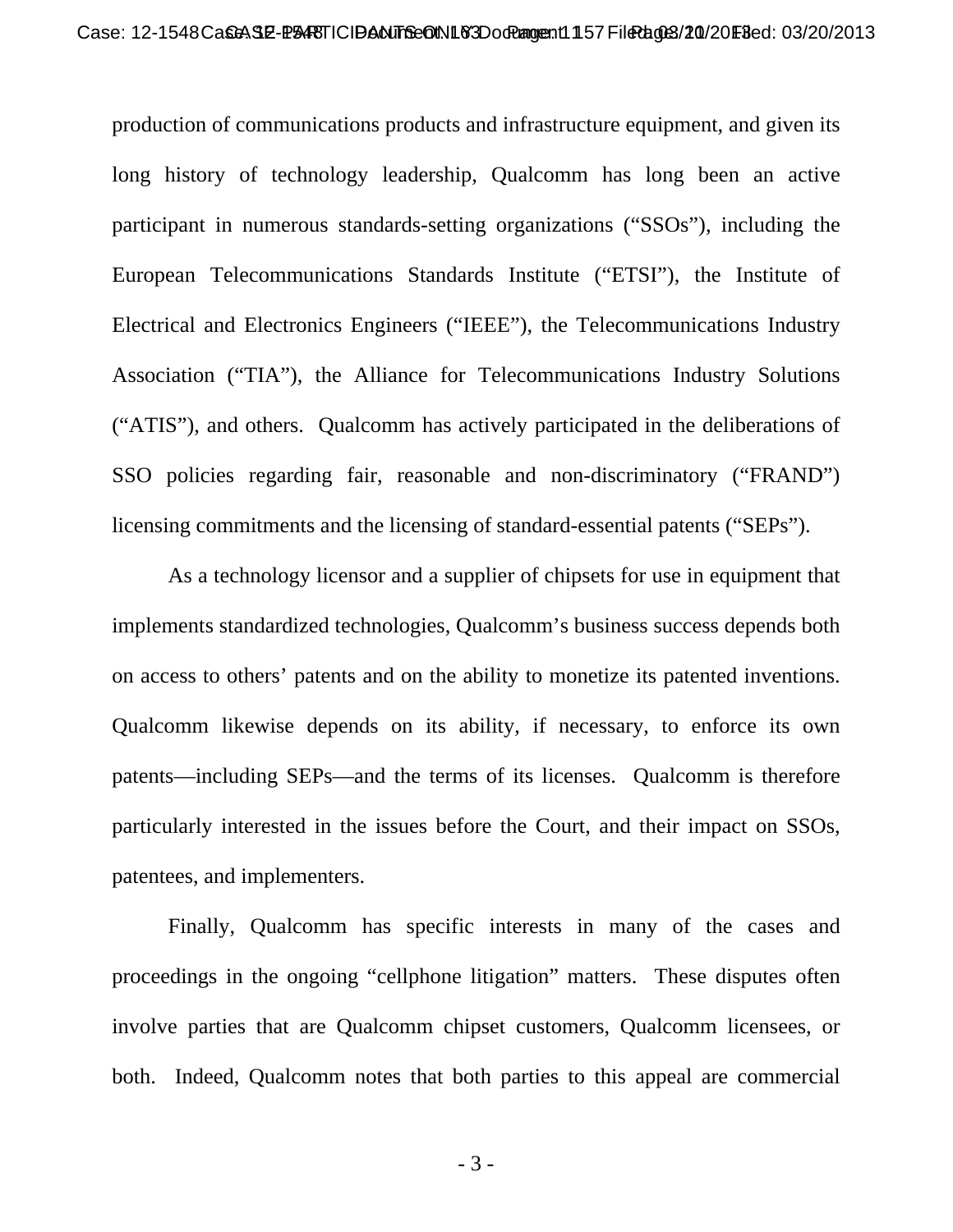partners and customers of Qualcomm. In this case, Qualcomm's understanding is that the Apple cellular products at issue, which Motorola alleges infringe upon its essential patents, do not contain Qualcomm chipsets.<sup>2</sup> Qualcomm thus provides the court with its arguments here solely regarding the proper legal standards that govern injunctive relief, and the related errors the District Court made below.

#### **SUMMARY OF ARGUMENT**

The District Court failed to apply the proper legal standard for determining whether to grant injunctive relief for SEPs subject to FRAND commitments. To the extent it adopted a categorical rule that precludes a patent holder from obtaining injunctive relief against an infringer whenever the patent holder has agreed to offer licenses on FRAND terms, the District Court's conclusion directly conflicts with the Supreme Court's holding in *eBay Inc. v. MercExchange, LLC*, 547 U.S. 388 (2006). In *eBay*, the Court made clear that traditional equitable principles govern the availability of injunctive relief in patent cases and preclude courts from imposing "expansive principles suggesting that injunctive relief could not issue in a broad swath of cases." *Id.* at 393. The lower court's discussion of the *eBay* factors is also incomplete as a result of its express refusal to consider

 <sup>2</sup> *See* Second Amended Complaint, ¶ 50, Doc. # 69, *Apple, Inc. v. Motorola Mobility, LLC*, No. 3:12-cv-00355-BEN-BLM (S.D. Cal.) (filed Aug. 3, 2012) (confirming that Motorola did not allege infringement by Apple in this case based on Apple's use of Qualcomm's MDM 6610 baseband chip or other Qualcomm components).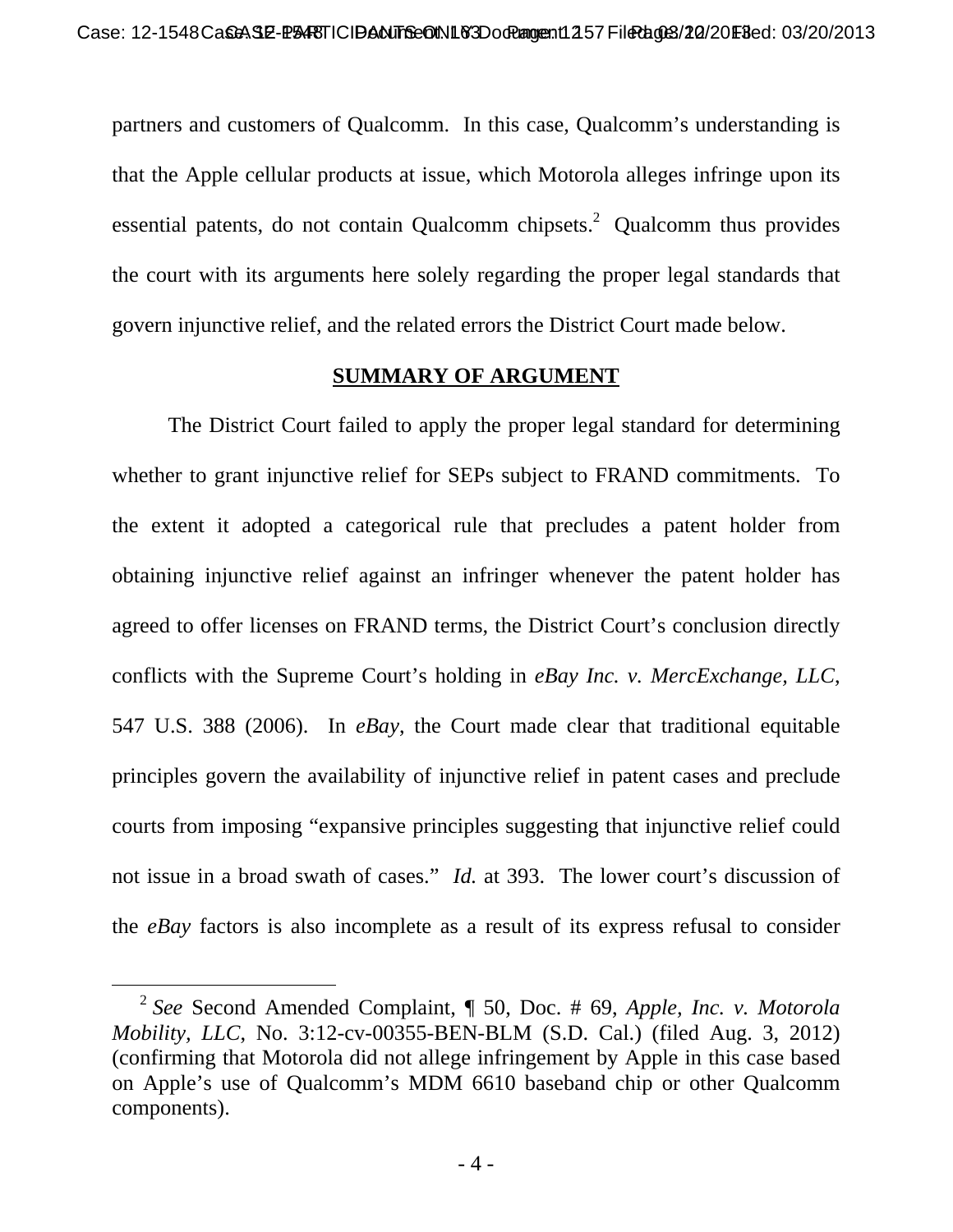whether the accused infringer was unwilling to negotiate a FRAND license.

This brief does not address whether injunctive relief is proper under the traditional *eBay* factors in the context of this case. In this regard, as commented, Qualcomm maintains a commercial relationship with both parties to this case. However, based upon Qualcomm's interest in ensuring that the proper legal standard is applied to requests for injunctive relief in patent infringement cases, this brief does ask the Court to reject the type of categorical rule against injunctive relief in the context of FRAND-encumbered patents that the District Court apparently adopted. Nothing inherent in FRAND commitments or the standardssetting process supports making injunctive relief *per se* unavailable in this context. Holders of FRAND-encumbered patents therefore should be entitled to seek and obtain injunctive relief under the same standards, applied on a case-by-case basis, as holders of any other patent.

#### **ARGUMENT**

# **I. A PATENT HOLDER'S FRAND COMMITMENT DOES NOT CATEGORICALLY PRECLUDE INJUNCTIVE RELIEF.**

## **A. The District Court's Decision Suggests that a FRAND Commitment Categorically Precludes an Injunction Against Infringement.**

The District Court's decision, at a minimum, suggests that the existence of a FRAND commitment categorically precludes a patent holder from obtaining injunctive relief against an infringer. Specifically, the District Court stated that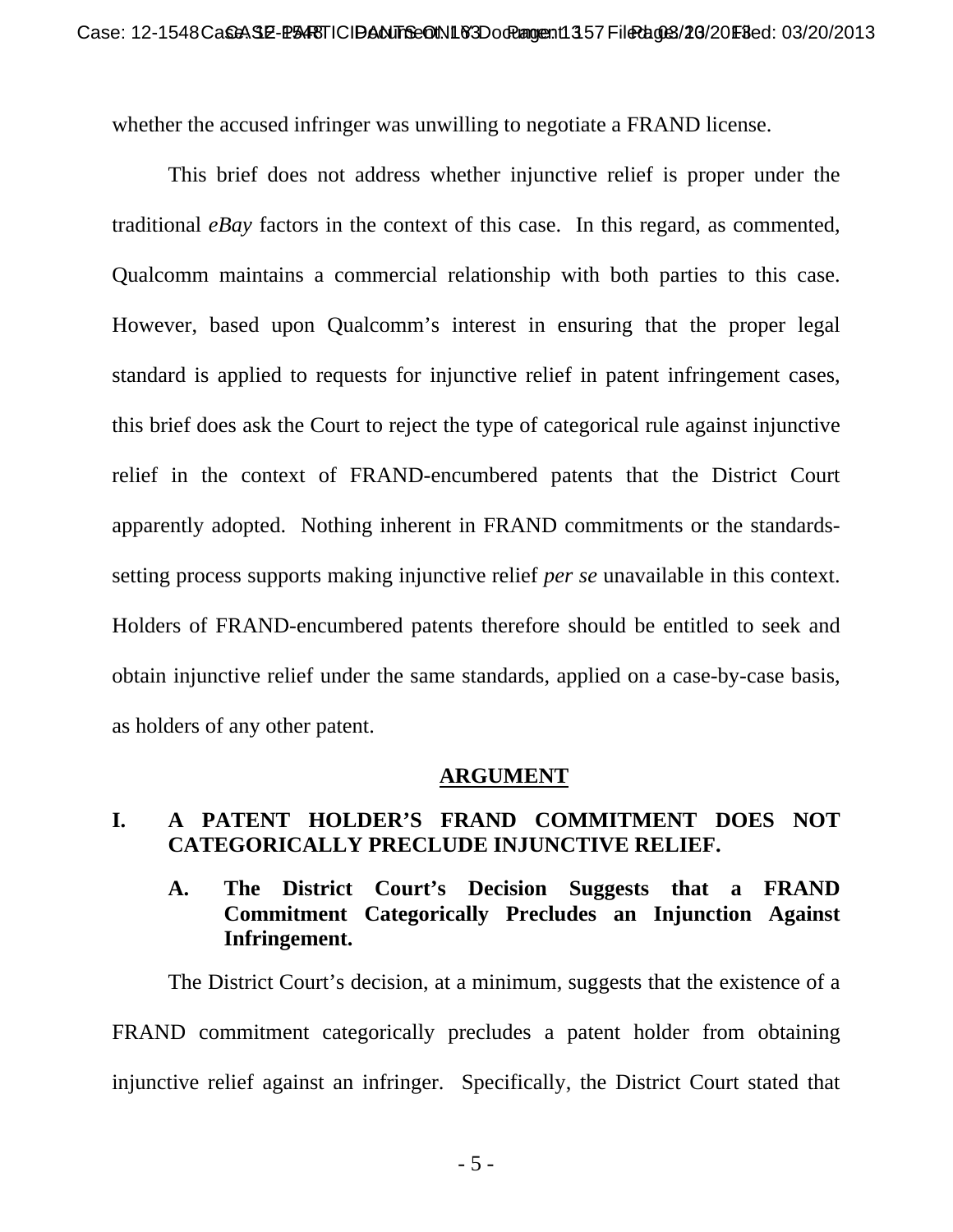"[b]y committing to license its patents on FRAND terms, Motorola committed to license [its patent] to anyone willing to pay a FRAND royalty and thus implicitly acknowledged that a royalty is adequate compensation for a license to use that patent." *Apple, Inc. v. Motorola, Inc.*, 869 F. Supp. 2d 901, 914 (N.D. Ill. 2012). In support of this categorical approach, the court noted that "[t]he Federal Trade Commission recently issued a policy statement which implies that injunctive relief is indeed unavailable for infringement of a patent governed by FRAND," and that "its logic embraces any claim to enjoin the sale of an infringing product." *Id.*  (emphasis added).

Despite these statements, the District Court purported to leave open the possibility that an injunction may be proper if the infringing party "refuses to pay a royalty that meets the FRAND requirement." *Id.* at 913-14. But the District Court quickly shut this door by declining to decide whether any such refusal had occurred below. *See id.* at 914 (declaring it "unnecessary . . . to resolve" that issue). The District Court thus effectively imposed a categorical rule prohibiting injunctive relief for any FRAND-encumbered patent, regardless of the licensee's willingness to negotiate and accept a license on FRAND terms.

A number of *amici* adopt this reading of the decision below and urge this Court to affirm the District Court's categorical approach and broadly deny injunctive relief for infringement of patents with FRAND commitments. *See, e.g.*,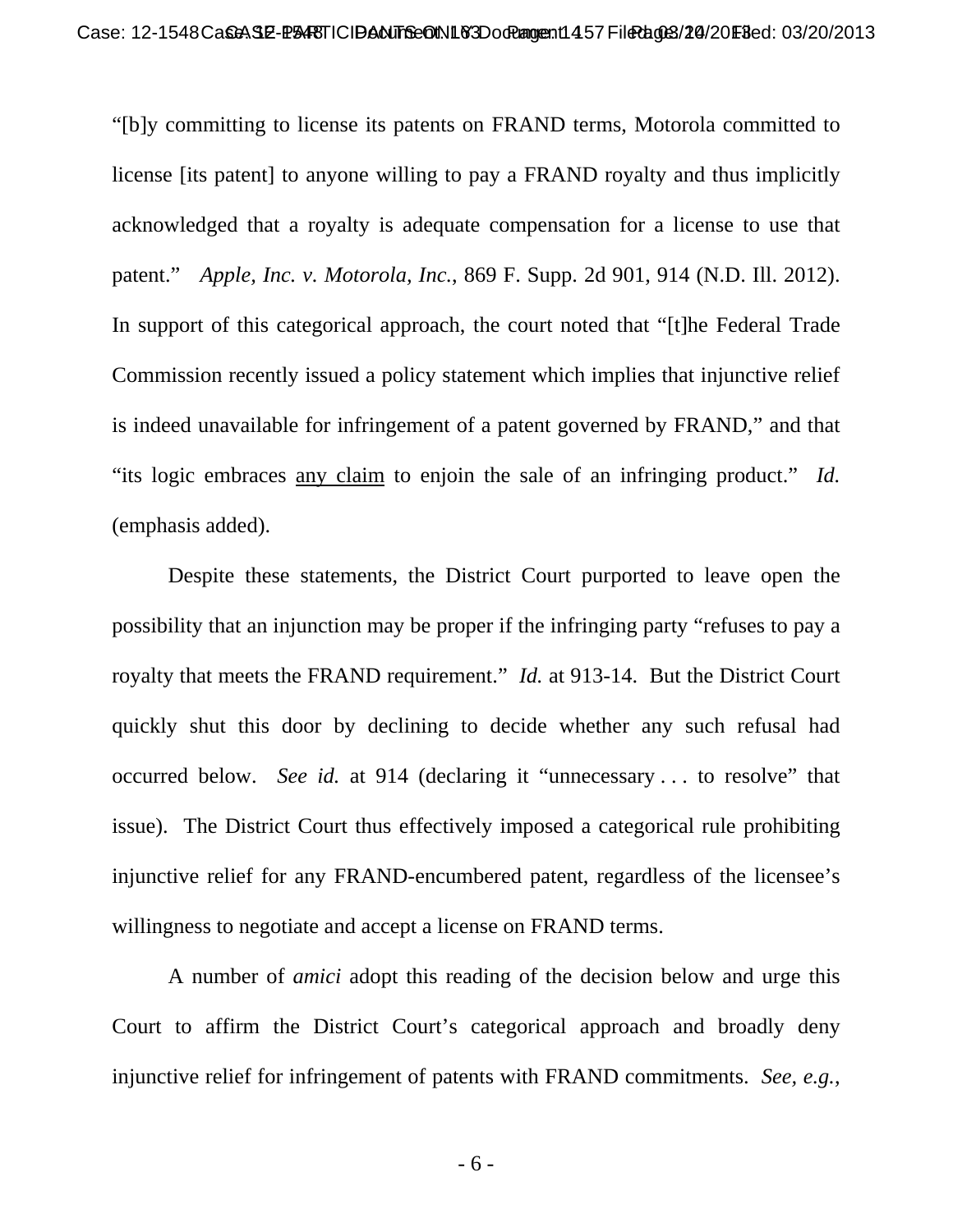Brief of *Amici* Verizon, *et al.*, at 3 (arguing that "Judge Posner correctly concluded that injunctive relief should be unavailable when the patent in suit is RANDencumbered"); *see also* Brief of *Amicus* American Antitrust Institute, at 2 (urging this Court to hold that "[a]s a matter of law, and consistent with Judge Posner's decision below, injunctive relief should not be an available infringement remedy with respect to a standard-essential patent that is subject to an ex ante FRAND commitment made to the applicable SSO").

Instead, this Court should reject this categorical approach and, consistent with *eBay*, hold that a request for injunctive relief from the owner of a FRANDencumbered patent must be measured, case-by-case, under the same equitable principles as any other request for injunctive relief.

## **B. The District Court's Categorical Approach Is Contrary to the Controlling Supreme Court Authority Governing the Availability of Patent Injunctions.**

Fundamentally, the District Court's attempt to categorically preclude injunctive relief for the infringement of any FRAND-encumbered patent must fail in light of the Supreme Court's unanimous decision in *eBay*. The Court held in *eBay* that Congress intended the "well-established principles of equity" to apply to the courts' authority to grant injunctions under the Patent Act's remedy provision. *See eBay*, 547 U.S. at 391-92 (citing 35 U.S.C. § 283). The Court thus held that an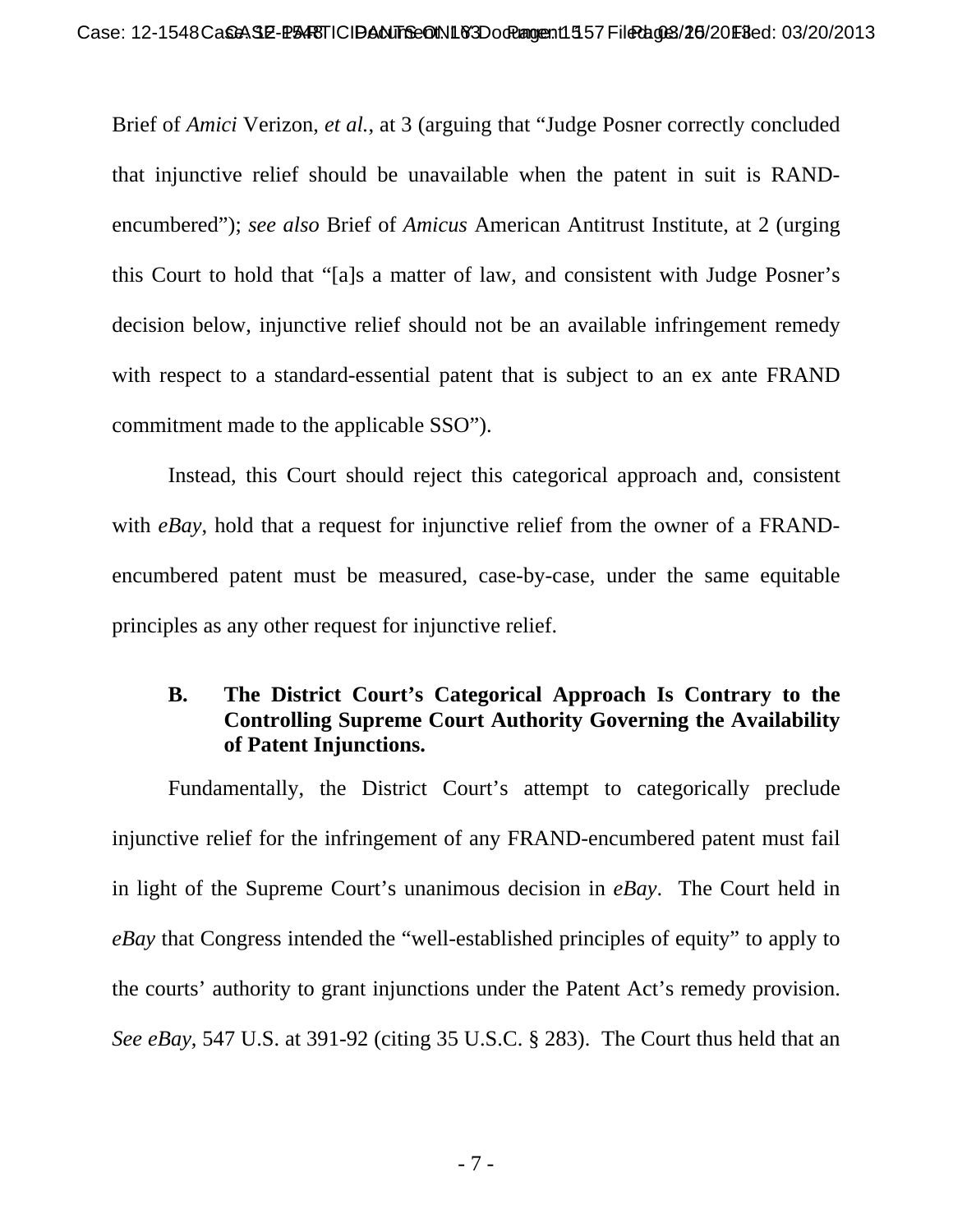injunction under the Patent Act should not issue unless the party seeking the injunction could satisfy the traditional four-factor test for equitable relief:

(1) that it has suffered an irreparable injury; (2) that remedies available at law, such as monetary damages, are inadequate to compensate for that injury; (3) that, considering the balance of hardships between the plaintiff and the defendant, a remedy in equity is warranted; and (4) that the public interest would not be disserved by a permanent injunction.

*Id.* at 391.

 The Supreme Court went on to criticize the district court's attempt to apply this test in *eBay* by using "expansive principles suggesting that injunctive relief could not issue in a broad swath of cases." *Id.* at 393. The Court was clear: "[T]raditional equitable principles do not permit such broad classifications." *Id.*  (emphasis added).As a result, the Court held that imposing any "categorical rule" precluding injunctive relief in patent cases was inconsistent "with the principles of equity adopted by Congress" and "in tension" with the Court's long-standing precedent protecting courts' discretion in issuing patent injunctions.<sup>3</sup> *Id.* (citing *Cont'l Paper Bag Co. v. E. Paper Bag Co.*, 210 U.S. 405, 422-30 (1908)); *see also id.* at 395 (Kennedy, J., concurring) ("The Court is correct, in my view, to hold that courts should apply the well-established, four-factor test—without resort to

<sup>&</sup>lt;sup>3</sup> The Supreme Court likewise rejected this Court's decision favoring injunctions in patent cases where infringement and validity have been adjudged, reiterating that the "categorical grant of such relief" was improper and that the four-factor test must be applied to the facts of each case. *eBay*, 547 U.S. at 394.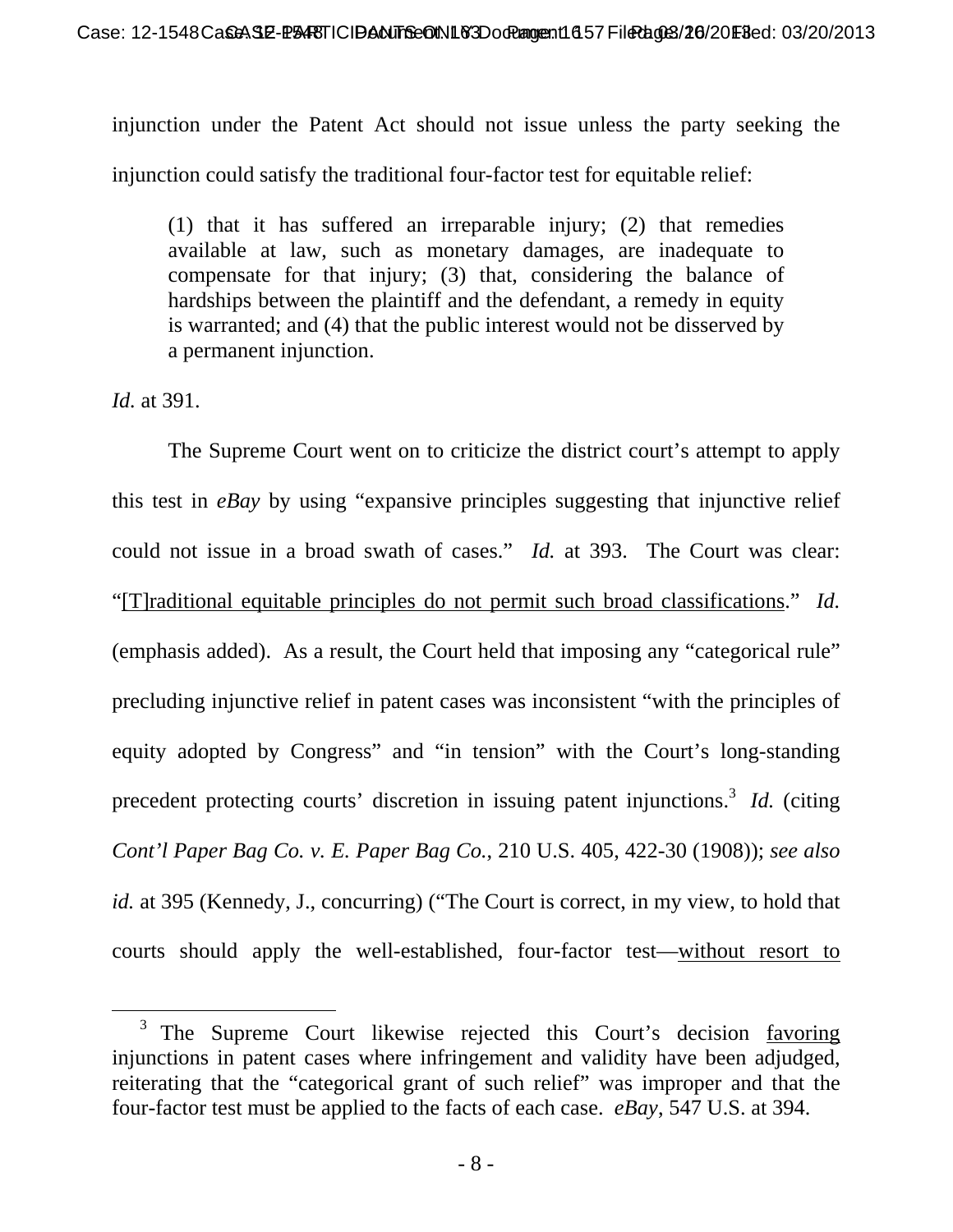categorical rules—in deciding whether to grant injunctive relief in patent cases.") (emphasis added).

 The categorical approach taken by the District Court cannot stand in light of *eBay*'s plain holding. As in that case, the court below adopted "expansive principles" to prohibit injunctive relief in a "broad swath of cases"—those involving patents with a FRAND commitment. By failing to undertake any individualized analysis of the specific facts and provisions of the FRAND commitment at issue here, the District Court failed to "determin[e] whether the facts of [the] situation require it to issue an injunction." *Roche Prods., Inc. v. Bolar Pharm. Co.*, 733 F.2d 858, 865 (Fed. Cir. 1984), *superseded on other grounds*, 316 F.3d 1348 (Fed. Cir. 2003); *see also Monsanto Co. v. Geertson Seed Farms*, 130 S. Ct. 2743, 2757 (U.S. 2010) (in applying the "traditional four-factor test[,]" courts should not put a "thumb on the scales" one way or the other); *Perfect 10, Inc. v. Google, Inc.*, 653 F.3d 976, 980 (9th Cir. 2011) (requests for injunctive relief "must be evaluated on a case-by-case basis in accord with traditional equitable principles and without the aid of presumptions").

 Nor is it sufficient simply to invoke *eBay* but contend that its analysis will invariably produce the same result in any case involving a FRAND commitment. *See, e.g.*, *Apple*, 869 F. Supp. 2d at 915 (citing *eBay* but holding that the availability of a FRAND royalty precludes injunctive relief); *see also* Brief of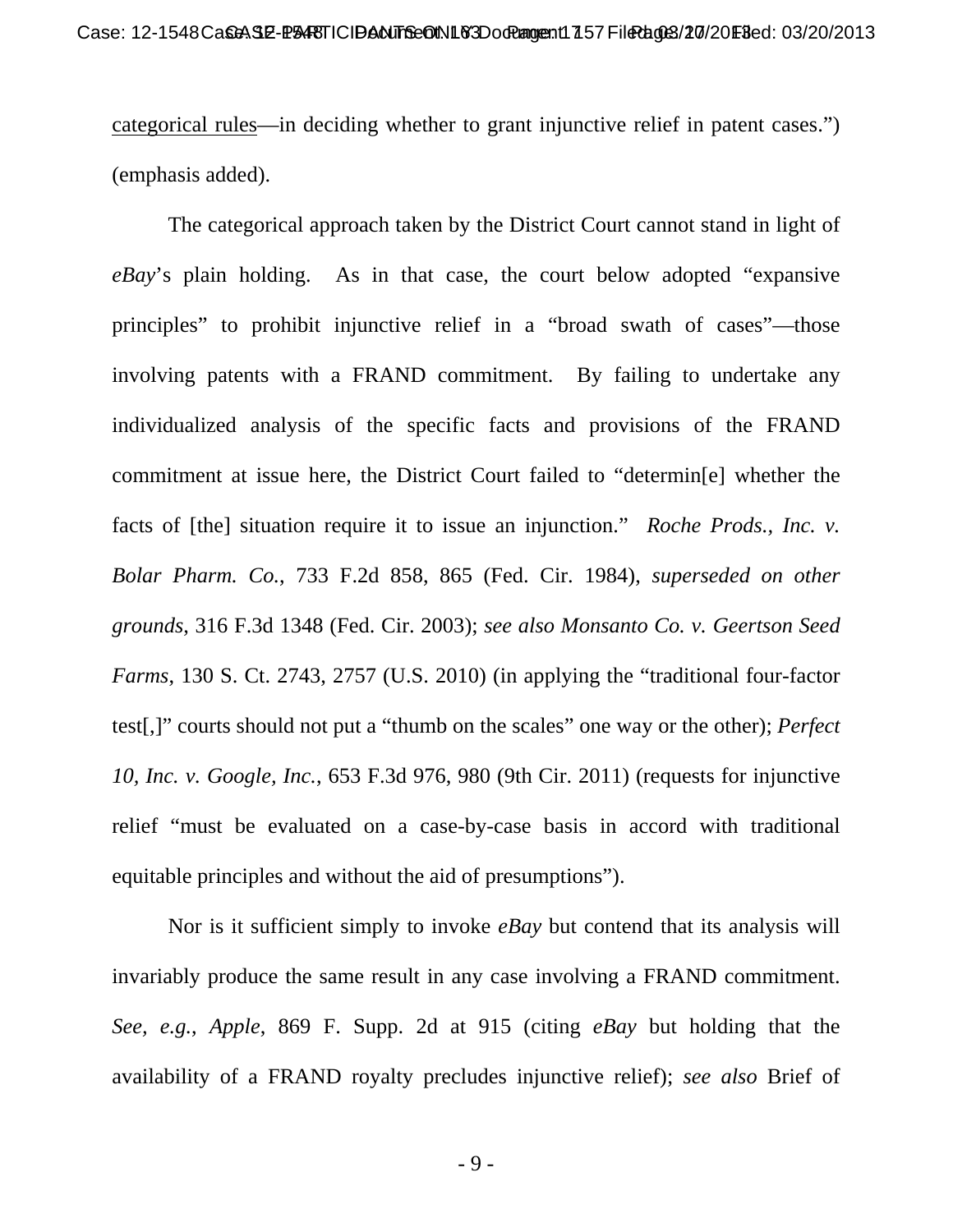*Amici* Verizon, *et al.*, at 6 (contending, *contra eBay*, that "[a] rule that injunctive relief is unavailable for a RAND-encumbered standard-essential patent is compelled by a straightforward application of the [*eBay*] factors").

 To the contrary, and as explained further below, a faithful application of the *eBay* factors may weigh in favor of injunctive relief notwithstanding a FRAND commitment. For example:

- It is not always the case that "there is no real threat of irreparable harm to the patentee in the absence of an injunction." Brief of *Amici* Verizon, *et al.*, at 6. If a potential licensee simply is unwilling to accept a FRAND license or unable to pay a FRAND royalty, for example, the patentee is plainly harmed by ongoing infringement and the resulting inefficiency and cost of bringing serial enforcement actions. *See infra*, at § II.A.
- Nor is it invariably the case that payment of a royalty is an "adequate remedy" for infringement of a FRAND-encumbered patent; a FRAND commitment can be conditioned on the licensee agreeing to grant a reciprocal license of its SEPs to the patentee. In such cases, payment of a royalty alone will not compensate the patentee for the licensee's refusal to accept other reasonable terms of a FRAND license. *See infra*, at § II.A.
- Likewise, the balance of hardships and public interest do not always weigh against injunctive relief. In some circumstances, the enforcement of non-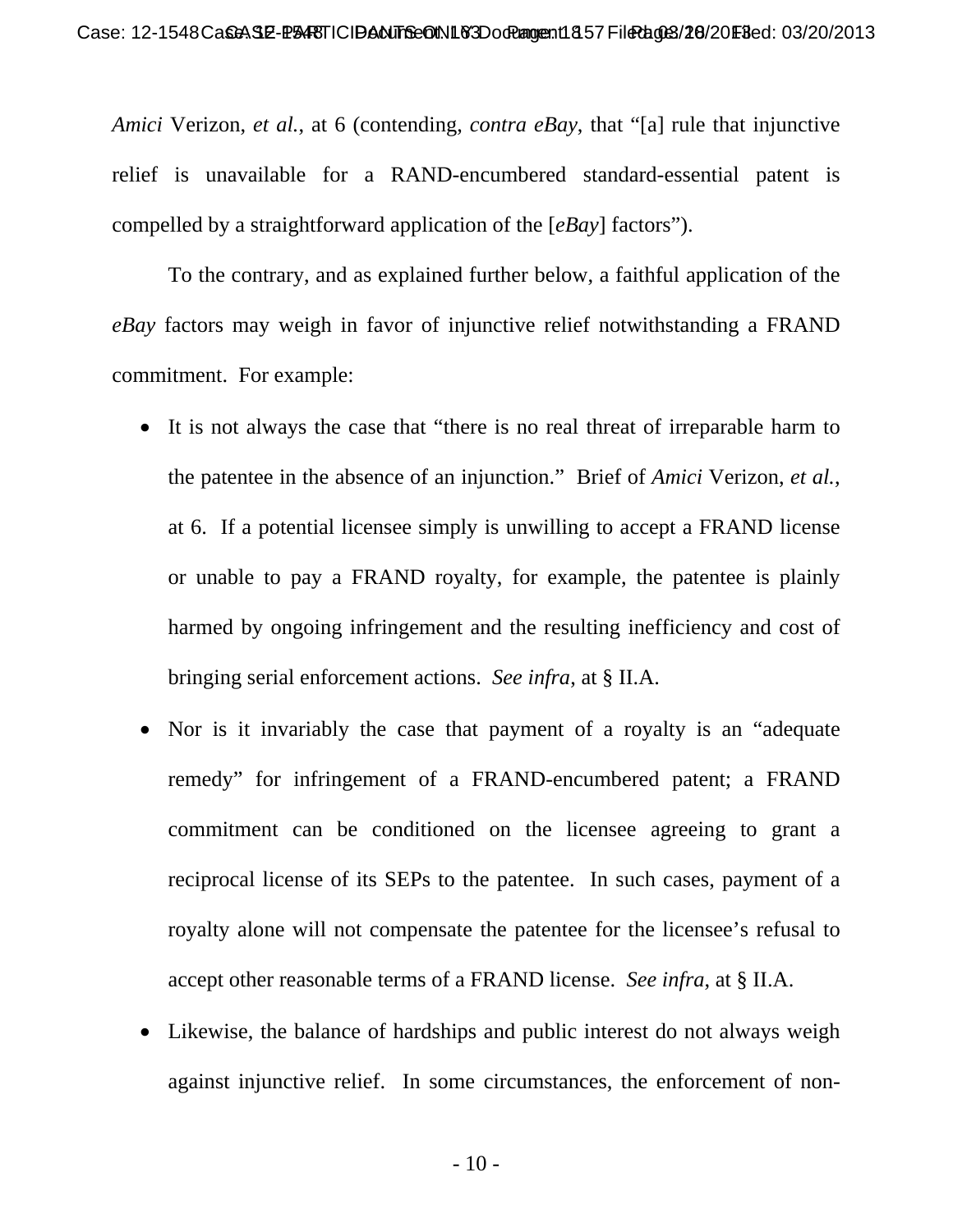monetary conditions of FRAND licenses can prevent opportunistic conduct, protect the expectations of market participants who negotiate FRAND terms, and promote a strong patent system and patent holders' incentives to contribute their inventions to the standards-setting process and thereby facilitate the broad availability of the patented technology. *See infra*, at  $§$  II.B.

 The results of a proper, case-by-case *eBay* analysis is thus not a foregone conclusion merely because there is a FRAND commitment. The District Court's failure to recognize this fact results in the kind of categorical rule expressly rejected by the Supreme Court in *eBay.* 

#### **C. The District Court's Categorical Approach Goes Further than Applicable Federal Guidance.**

The District Court's categorical rule is also inconsistent with prior federal guidance on the availability of injunctive relief. The Department of Justice and U.S. Patent and Trademark Office, for example, have recently acknowledged that "exclusion order[s] for infringement of F/RAND encumbered patents" in the context of an International Trade Commission proceeding "may be appropriate in some circumstances" and inappropriate in others. DOJ/USPTO Policy Statement on Remedies for Standards-Essential Patents Subject to Voluntary F/RAND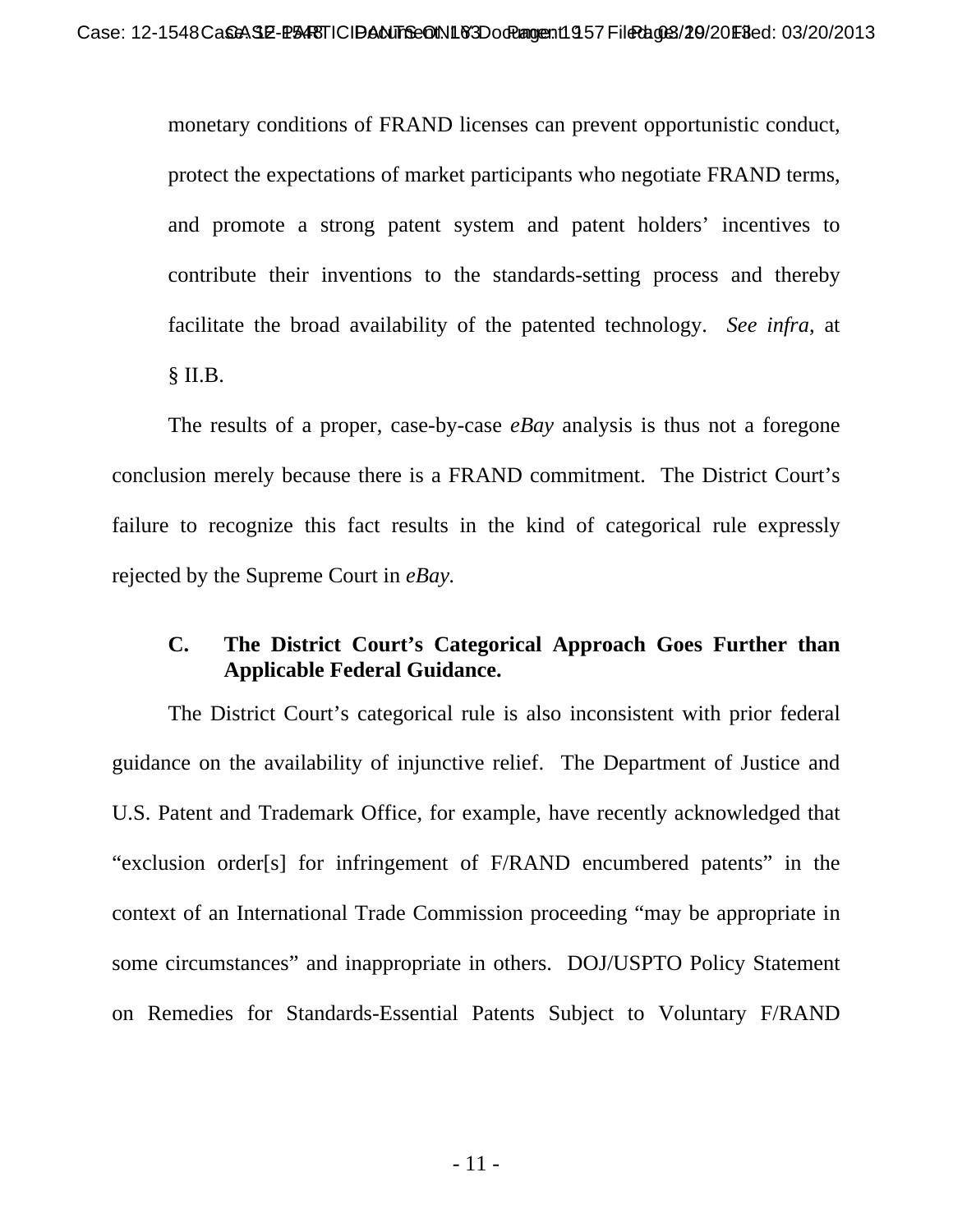Commitments, at 9 (Jan. 8, 2013) ("DOJ/USPTO Policy Statement"). 4 The agencies also recognized "that the risk of a refusal to license decreases where the putative licensee perceives a cost associated with delay and increases where the putative licensee believes its worst-case outcome after litigation is to pay the same amount it would have paid earlier for a license." *Id.* at 7 n.15.

Likewise, the FTC recognizes that "where an infringer is unable or unwilling to pay an ongoing royalty, the harm to the patentee presumably cannot be compensated with damages." Brief of *Amicus FTC*, at 9 n.8.<sup>5</sup> This is consistent with the FTC's prior advice to the International Trade Commission that it refrain from issuing only those exclusion orders that "conflict with the public interest." Third Party FTC Statement on the Public Interest, *In the Matter of Certain Gaming & Entertainment Consoles, Related Software, & Components Thereof*, ITC Inv. No. 337-TA-752, at 4 (June 6, 2012).

 <sup>4</sup> Although directed to the International Trade Commission's ability to grant exclusion orders in the context of FRAND-encumbered SEPs, the same principles apply to the availability of injunctive relief in a district court proceeding. *See Apple*, 869 F. Supp. 2d at 914.

 $<sup>5</sup>$  The FTC attempts to gloss over the categorical nature of the District Court's</sup> ruling by arguing that "the district court apparently determined that Apple is not an unwilling licensee that waived its right to a FRAND license." Brief of *Amicus*  FTC, at  $9 \& n.8$ . The District Court made no such finding; to the contrary, it expressly disclaimed the need to do so, and thus rendered hollow its initial acknowledgment that the failure to pay a FRAND royalty would justify an injunction. *See* 869 F. Supp. 2d at 914.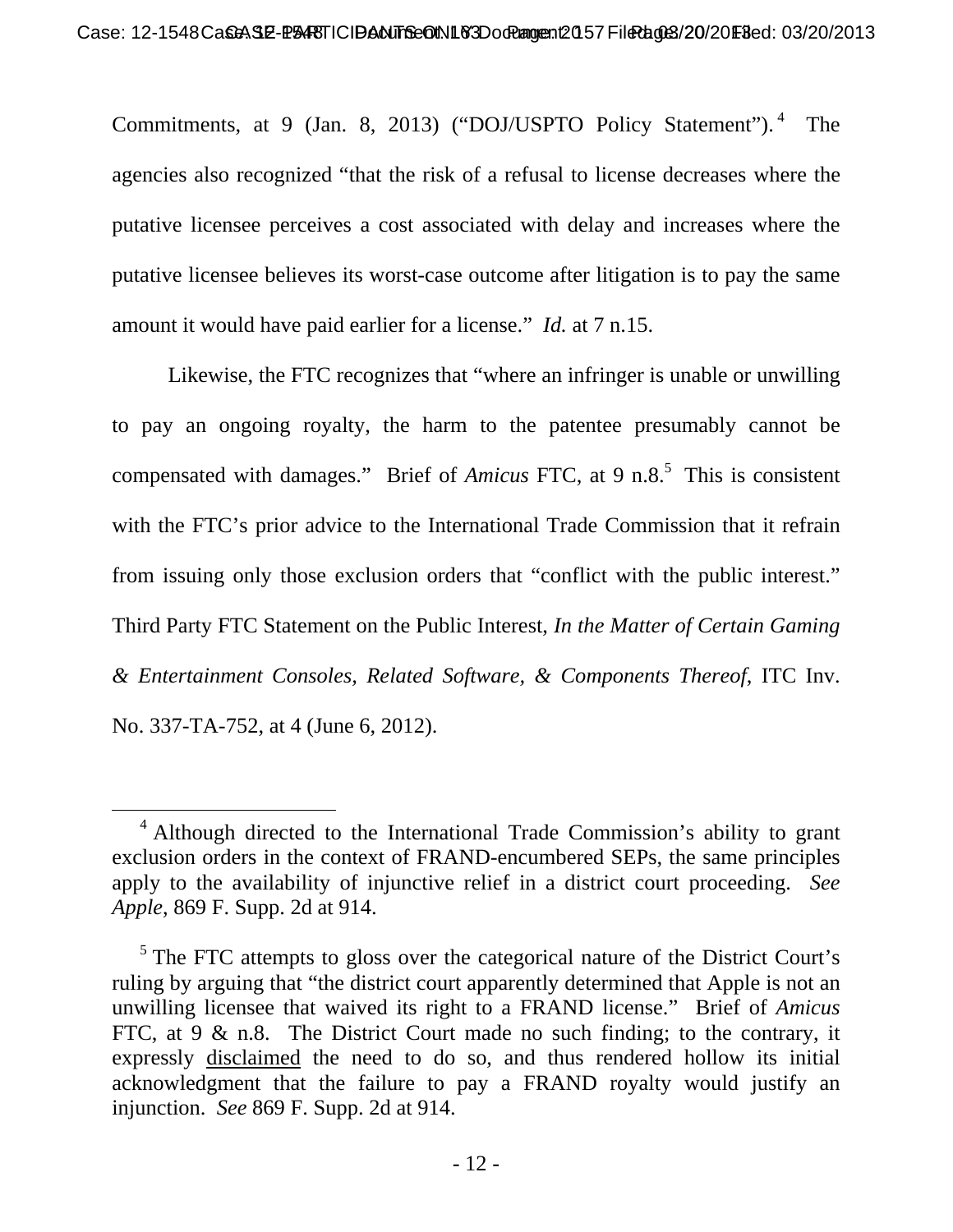## **D. Concerns About Injunctive Relief Increasing the Possibility of "Hold-Up" Do Not Justify Any Categorical Rule.**

In suggesting that injunctive relief should never be available for violations of a FRAND-encumbered patent, the District Court relied in part on FTC statements suggesting that the threat of injunctive relief "may allow the holder of a RANDencumbered SEP to realize royalty rates that reflect patent hold-up, rather than the value of the patent relative to alternatives." *Apple*, 869 F. Supp. 2d. at 914 (citation omitted); *see also id.* at 913 ("The purpose of the FRAND requirements . . . is to confine the patentee's royalty demand to the value conferred by the patent itself as distinct from the additional value—the hold-up value conferred by the patent's being designated as standard-essential."); Brief of *Amici* Verizon, *et al.*, at 3-6. These concerns do not, however, support a categorical rule prohibiting injunctive relief in connection with FRAND-committed patents for at least two reasons.

First, there is a decided lack of evidence that any "hold up" problem actually exists. Empirical and anecdotal evidence suggest the contrary. For example, in *Microsoft Corp. v. Motorola, Inc.*, No. 10-cv-1823 (W.D. Wash.), experts proffered in support of the "hold up" theory were unable to articulate a single instance where "hold up" actually occurred. *See, e.g.*, *id.*, Hr'g Tr. at 180:7-9 (Nov. 13, 2012) (Testimony of Kevin Murphy) (admitting that whether "hold up" exists "is an open question"); *id.*, Hr'g Tr. at 67:4-10 (Nov. 16, 2012) (Testimony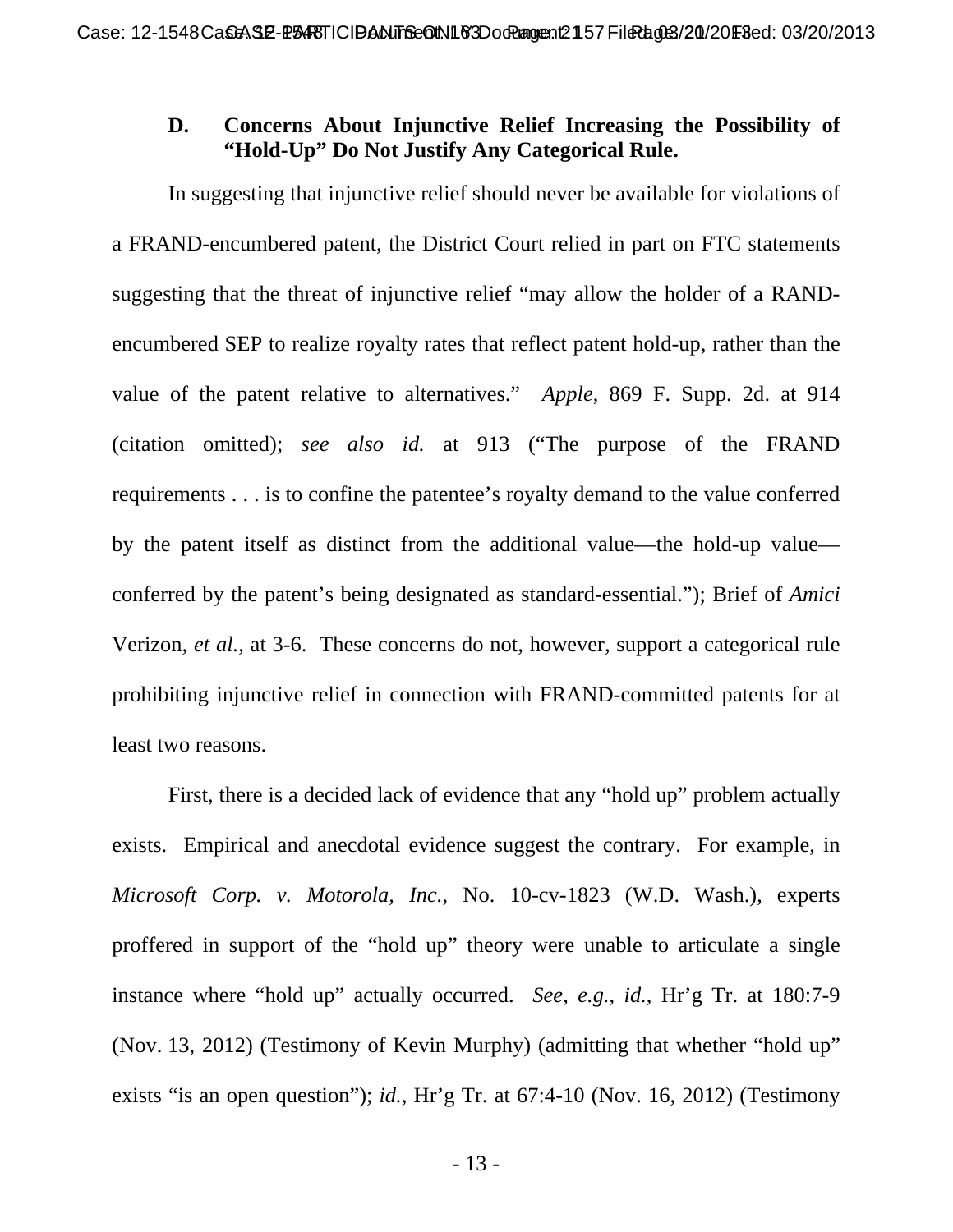of Timothy Simcoe) (admitting that he "can't nail down any particular license from any company as an example of hold-up"); *id.*, Hr'g Tr. at 135:25-136:1 (Nov. 16, 2012) (Testimony of Matthew Lynde) (admitting he has "no basis from economic evidence to conclude whether or not patent hold-up is a real problem"). Indeed, no one has identified a single instance in which the adoption or implementation of a standard has been defeated or delayed as a result of a patent reading on the standard. Moreover, SSOs have on many occasions told the FTC that there is no "hold up" problem. Roger G. Brooks, *Patent "Hold-Up," Standards-Setting Organizations & the FTC's Campaign Against Innovators*, 39 AIPLA Q.J. 435, 446-49 (Fall 2011) (collecting comments from SSOs, commentators, and frequent patent litigators). Absent any empirical evidence of an actual "hold up" problem, there exists little, if any, basis to impose sweeping changes to the availability of relief for patent infringement—especially in light of the Supreme Court's express warning in *eBay* that courts are not to employ "expansive principles suggesting that injunctive relief could not issue in a broad swath of cases." 547 U.S. at 393.

Second, the categorical exclusion of injunctive relief is not necessary to prevent patent hold-up (if it actually occurred). Courts conducting the factintensive, case-by-case equitable analysis required by *eBay* are well positioned to identify and weigh any such strategic behavior. The traditional *eBay* analysis thus already provides sufficient safeguards against any concern that prospective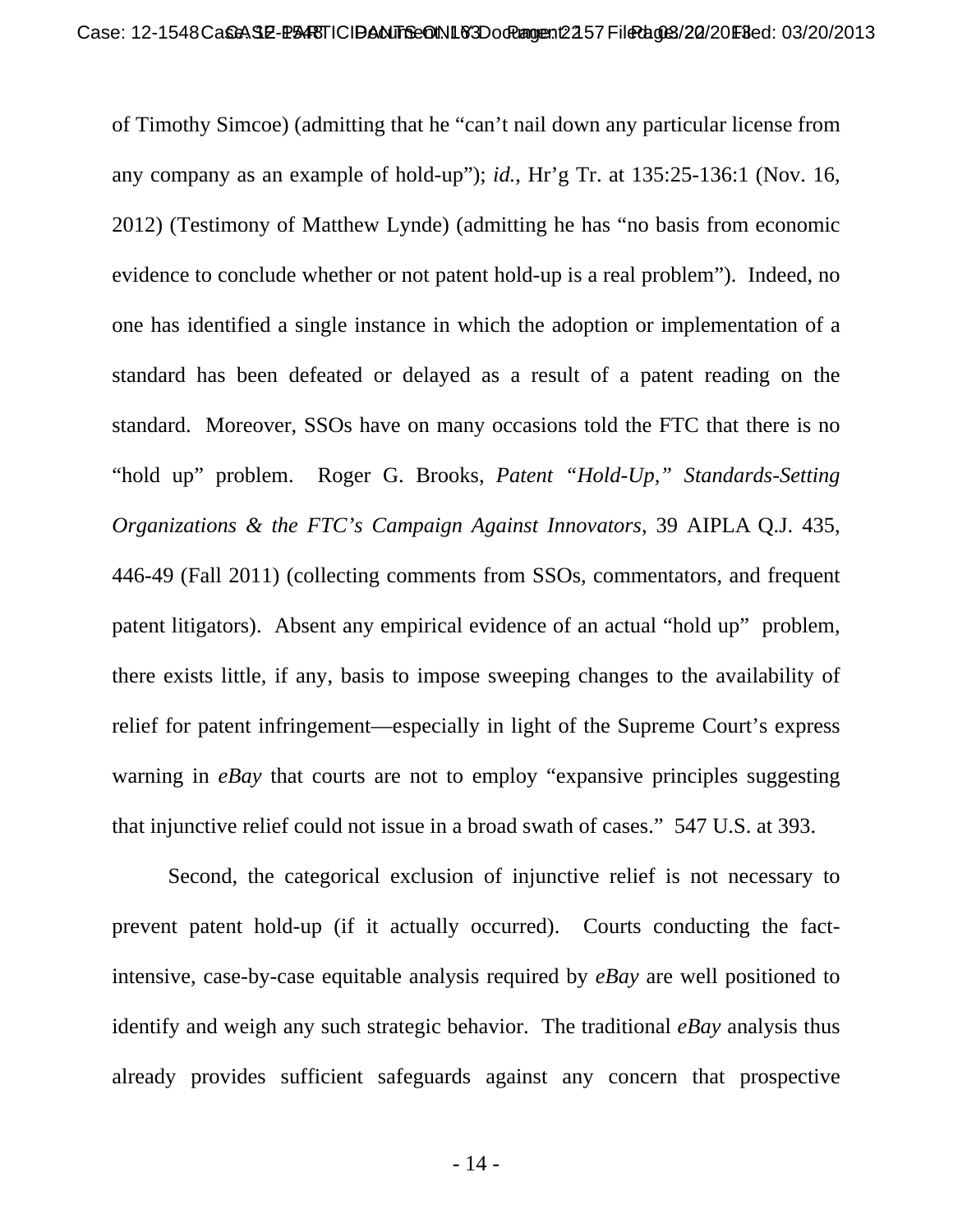licensees will be coerced into agreeing to non-FRAND terms. Indeed, the contrary effect is more likely; the elimination of any possibility for injunctive relief would only serve to empower recalcitrant licensees, *see infra*, at § II.A, and threaten innovation, *see infra*, at § II.B.

# **II. THE DISTRICT COURT FAILED TO ENGAGE IN THE ANALYSIS REQUIRED BY** *eBAY***.**

The District Court erred not only in its categorical approach, but also in its attempt to justify its denial of injunctive relief as consistent with an application of the traditional factors set forth in *eBay*. *See Apple*, 869 F. Supp. 2d at 915. A proper application of the *eBay* principles would recognize and take seriously the circumstances under which an injunction may be appropriate and a FRAND royalty would not adequately compensate a patent holder. It also would appreciate the private contractual nature of FRAND obligations and the expectations and commitments of the stakeholders who are bound by and benefit from these agreements. The failure to respect these parties' settled expectations could upset the existing balance, which has promoted competition and benefited consumers, and discourage participation in standards development. Although Qualcomm takes no position on the outcome of a proper *eBay* analysis in this case, it asks this Court to make clear that the following considerations should be weighed when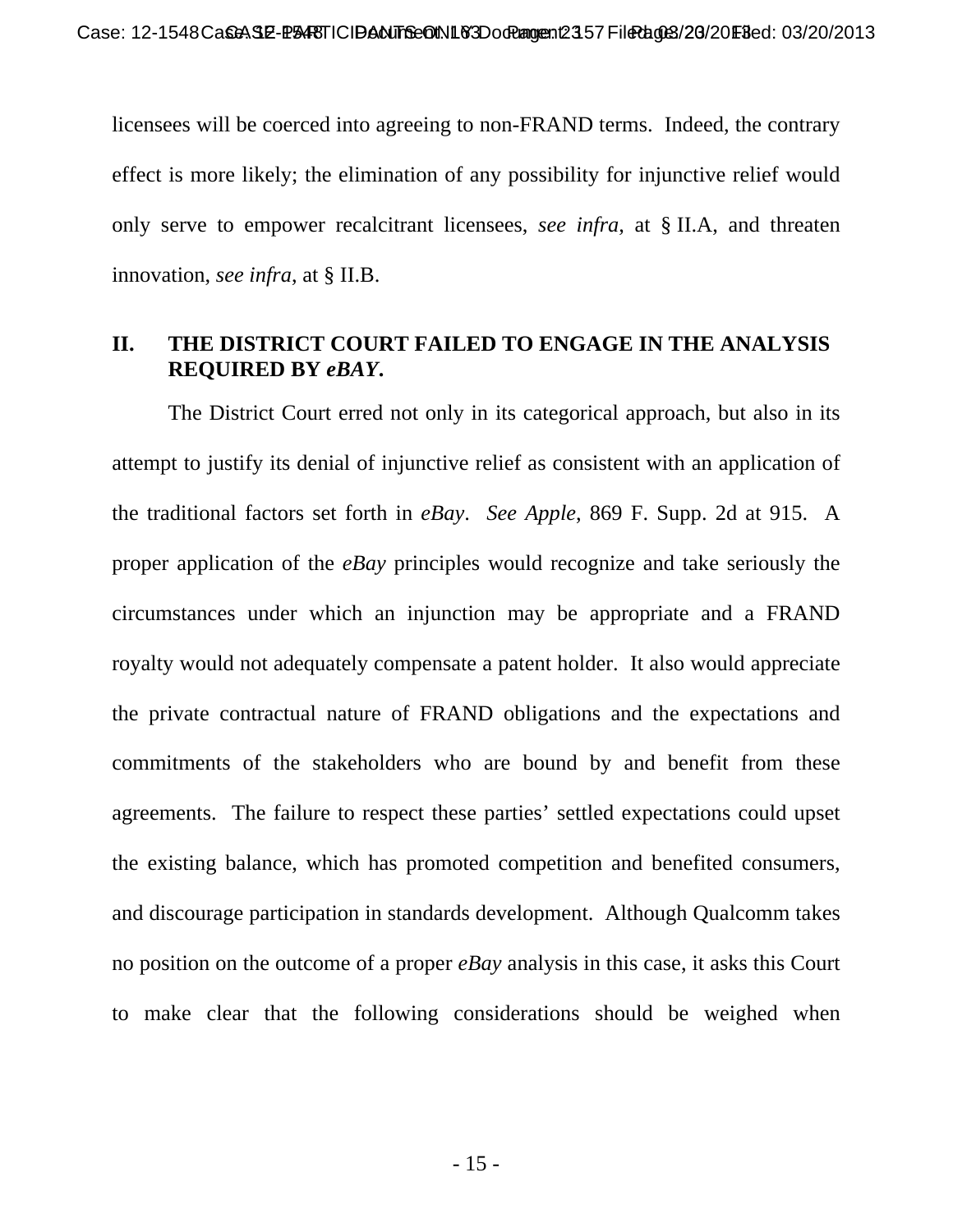determining whether an injunction should issue for infringement of a FRANDcommitted patent.

### **A. There Are Circumstances When Injunctive Relief Is Necessary to Protect Holders of FRAND-Encumbered Patents.**

The District Court failed to recognize circumstances in which the existence of a FRAND commitment does not provide an adequate remedy or otherwise preclude injunctive relief under the traditional four-factor test.

Consider, for example, the scenario that the District Court itself initially acknowledged, but then ignored: a potential FRAND licensee refuses to negotiate for a reasonable royalty (or simply outright refuses to pay any royalty). Under such circumstances, the commitment to license on FRAND terms provides no remedy for infringement. The FTC concedes as much. *See* Brief of *Amicus* FTC, at 9 n.8 (citing *New York City v. Pine*, 185 U.S. 93, 108 (1902) (court may order that injunction will issue if the defendant fails to pay damages)). The District Court's failure to decide this very question confirms the deficiency of its purported *eBay* analysis.

Likewise, if a licensee agrees to pay a reasonable royalty but refuses to accept or abide by other reasonable terms or conditions of the FRAND license offer, the royalty would not provide effective relief to the patentee. The ETSI IPR policy, for example, provides that a FRAND commitment "may be made subject to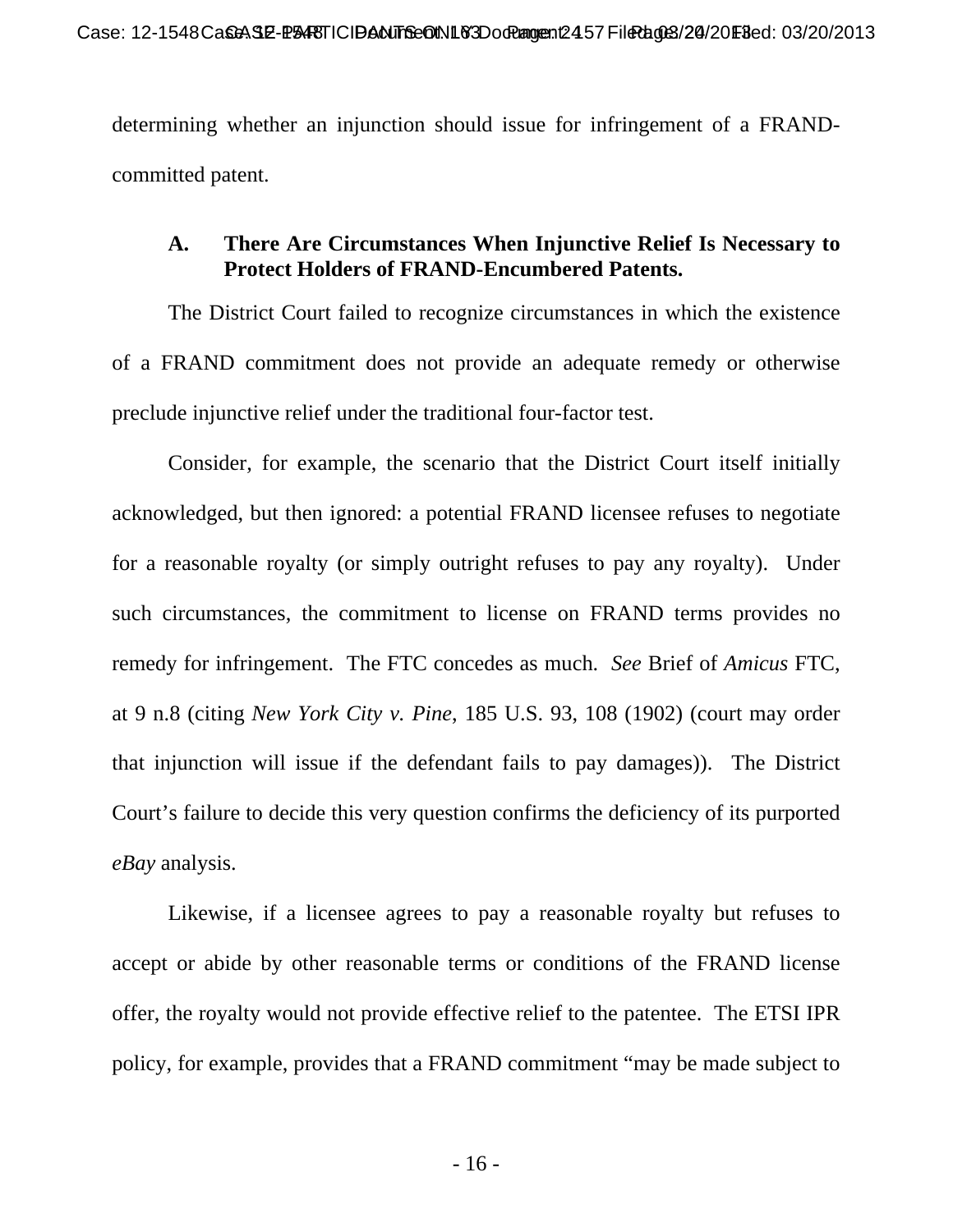the condition that those who seek licenses agree to reciprocate." *See* ETSI Intellectual Property Rights Policy § 6.1, *available at* http://www.etsi.org/images/ etsi\_ipr-policy.pdf ("ETSI IPR Policy"). As a result, the District Court and some *amici* are wrong to contend that the fact "that a standard-essential patent is RANDencumbered is clear evidence that damages at law will be adequate to compensate for any injury." Brief of *Amici* Verizon, *et al.*, at 6-7 (citing *Apple*, 869 F. Supp. 2d at 914).

A proper *eBay* analysis would recognize that a royalty is not an "adequate remedy" in certain circumstances, for example, where the prospective licensee either expressly or by its actions declines to accept a license on FRAND terms, and instead serially infringes (so-called "reverse holdup"). Injunctive relief may in such circumstances be appropriate to avoid the inefficiencies and ineffectiveness of the patent owner pursuing continual infringement actions against the serial infringer. In such circumstances, the infringer would be ill-placed to argue hardship from an injunction based on an inability to simply continue its infringing conduct rather than engage in good faith negotiations for a FRAND-compliant license. And, public interest in a robust patent environment and competition on the merits (and not based on unauthorized infringing conduct) would benefit from injunctive relief in such circumstances.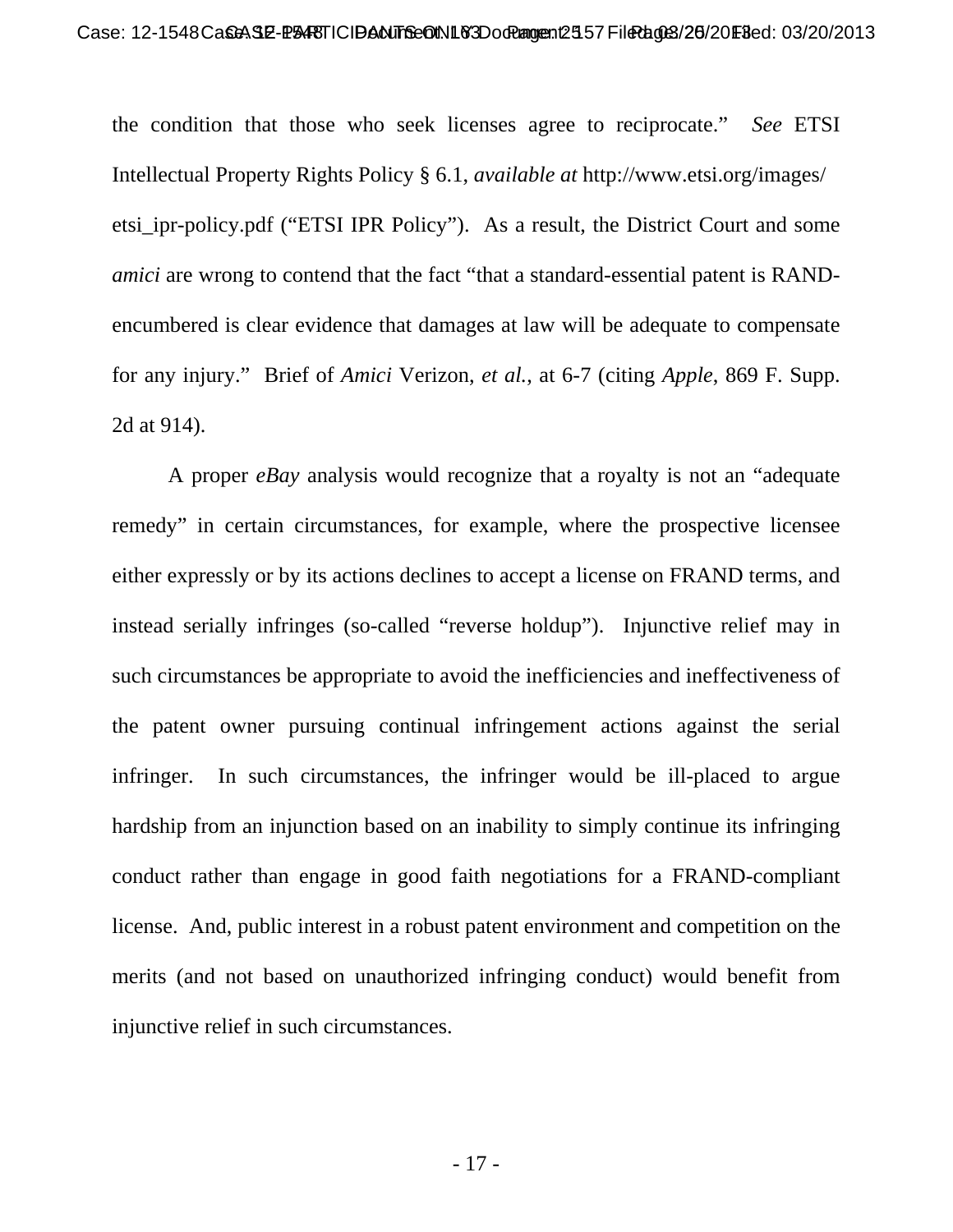Indeed, the Supreme Court itself in *eBay* recognized that a party's willingness to license its patent was not a sufficient basis to prohibit injunctive relief. *See eBay*, 547 U.S. at 393 (rejecting the district court's conclusion "that a plaintiff's willingness to license its patents . . . would be sufficient to establish that the patent holder would not suffer irreparable harm if an injunction did not issue") (quotation marks omitted); *see also Acumed LLC v. Stryker Corp*., 551 F.3d 1323, 1328 (Fed. Cir. 2008) (holding that "the weight accorded to the prior licenses falls squarely within the discretion of the court"). For the reasons described above, there is no reason to apply a different standard to preclude injunctive relief when the patentee's willingness to license comes in the form of a FRAND commitment.

#### **B. Courts Should Recognize the Contractual Nature of FRAND Obligations When Considering Injunctive Relief.**

Any proper *eBay* analysis also should recognize that FRAND commitments arise from freely-negotiated and carefully calibrated private agreements. This process has provided significant benefits for technology-industry participants and consumers, and this Court should be careful not to upset the expectations underlying those negotiations by limiting the relief available to those who make FRAND commitments.

## **1. FRAND obligations are undertaken as voluntary contracts between sophisticated entities.**

No statute or regulation imposes FRAND obligations upon SEP holders.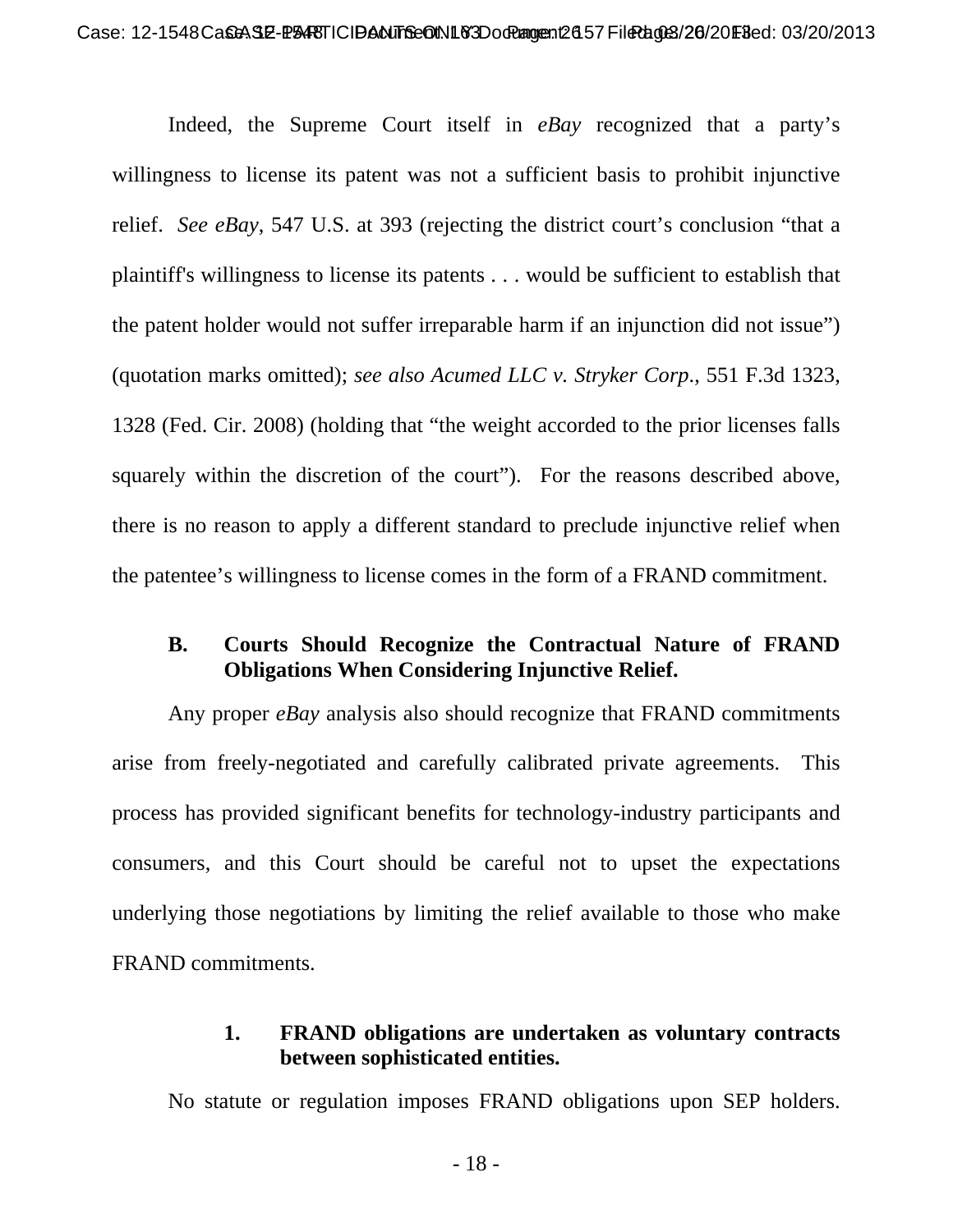Rather, as part of a SSO's standards-setting activities, patentees may voluntarily undertake FRAND obligations, pursuant to the SSO's membership policies. *See, e.g.*, ETSI IPR Policy § 6.1. Accordingly, "a contract is formed through . . . any essential patent holder's[] commitment to the [SSO] to license patents on [F]RAND terms." *Microsoft Corp. v. Motorola, Inc.*, 864 F. Supp. 2d 1023, 1031 (W.D. Wash. 2012); *accord Ericsson Inc. v. Samsung Elecs. Co.*, No. 2:06-CV-63, 2007 WL 1202728, at \*1 (E.D. Tex. Apr. 20, 2007) ("[T]he parties agree that the FRAND obligation is contractual and binds all of the [SSO] members.").

The contract formed by the patentee's FRAND commitment is enforceable between the SSO and the patentee. *See Apple, Inc. v. Motorola Mobility, Inc.*, 886 F. Supp. 2d 1061, 1087 (W.D. Wis. 2012) ("Motorola's membership in ETSI and IEEE and the intellectual property declarations it made established a contractual relationship that required Motorola to license its essential patents to third parties on fair, reasonable and nondiscriminatory terms."). The specific terms of the commitment, therefore, depend upon the relevant SSO's IPR policy, and depending on the SSO, those terms often vary. Further, implementers of the standard who are willing to accept a license to the patent on FRAND terms may be third-party beneficiaries to that contract. *See Microsoft*, 864 F. Supp. 2d at 1032 ("Microsoft, as a potential user of the 802.11 Standard and the H.264 Standard, is a third-party beneficiary to the agreements between Motorola and the [relevant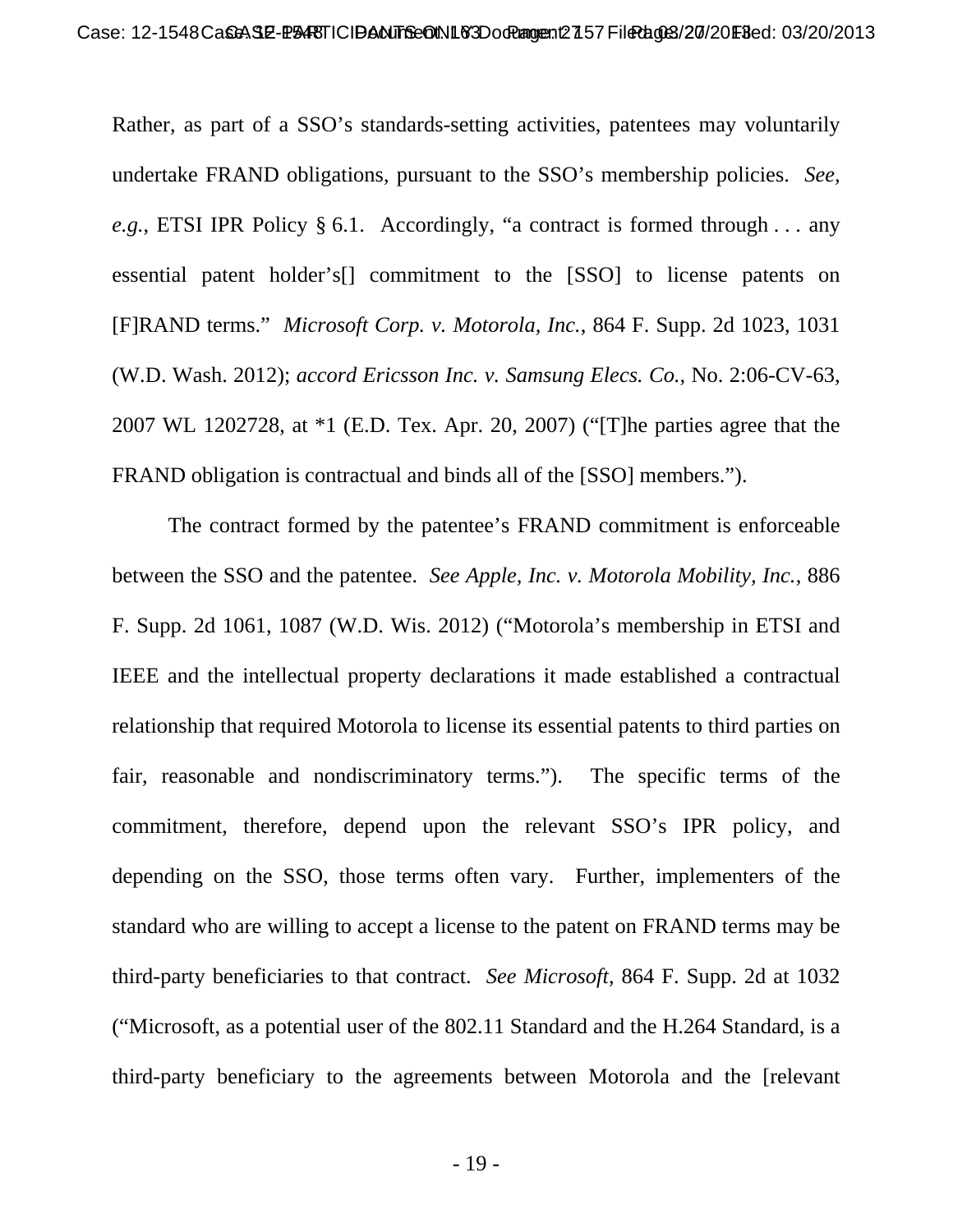SSOs]."). The contractual nature of FRAND commitments, the terms of the specific FRAND commitment at issue, and the expectations of the parties who make and benefit from those agreements, should all be considered in shaping the remedies for infringement of the underlying patent, including whether injunctive relief is available in a particular case. The District Court's failure to consider these factors provides an additional reason to vacate its decision denying injunctive relief.

# **2. The SSO contract at issue here contains no blanket waiver of the patent holder's right to enjoin infringement.**

The District Court did not even mention (much less analyze) the relevant contract in this case—the ETSI IPR Policy.<sup>6</sup> Had the District Court done so, it could not have concluded, as it did, that Motorola bargained away its right to seek injunctive relief for infringement of its patents "to anyone willing to pay a FRAND royalty." *See Apple*, 869 F. Supp. 2d at 914. Indeed, the relevant policy contains

ETSI IPR Policy § 6.1.

 <sup>6</sup> The ETSI IPR Policy states, in pertinent part:

When an ESSENTIAL IPR relating to a particular STANDARD or TECHNICAL SPECIFICATION is brought to the attention of ETSI, the Director-General of ETSI shall immediately request the owner to give within three months an irrevocable undertaking in writing that it is prepared to grant irrevocable licenses on fair, reasonable and nondiscriminatory terms and conditions under such IPR . . . .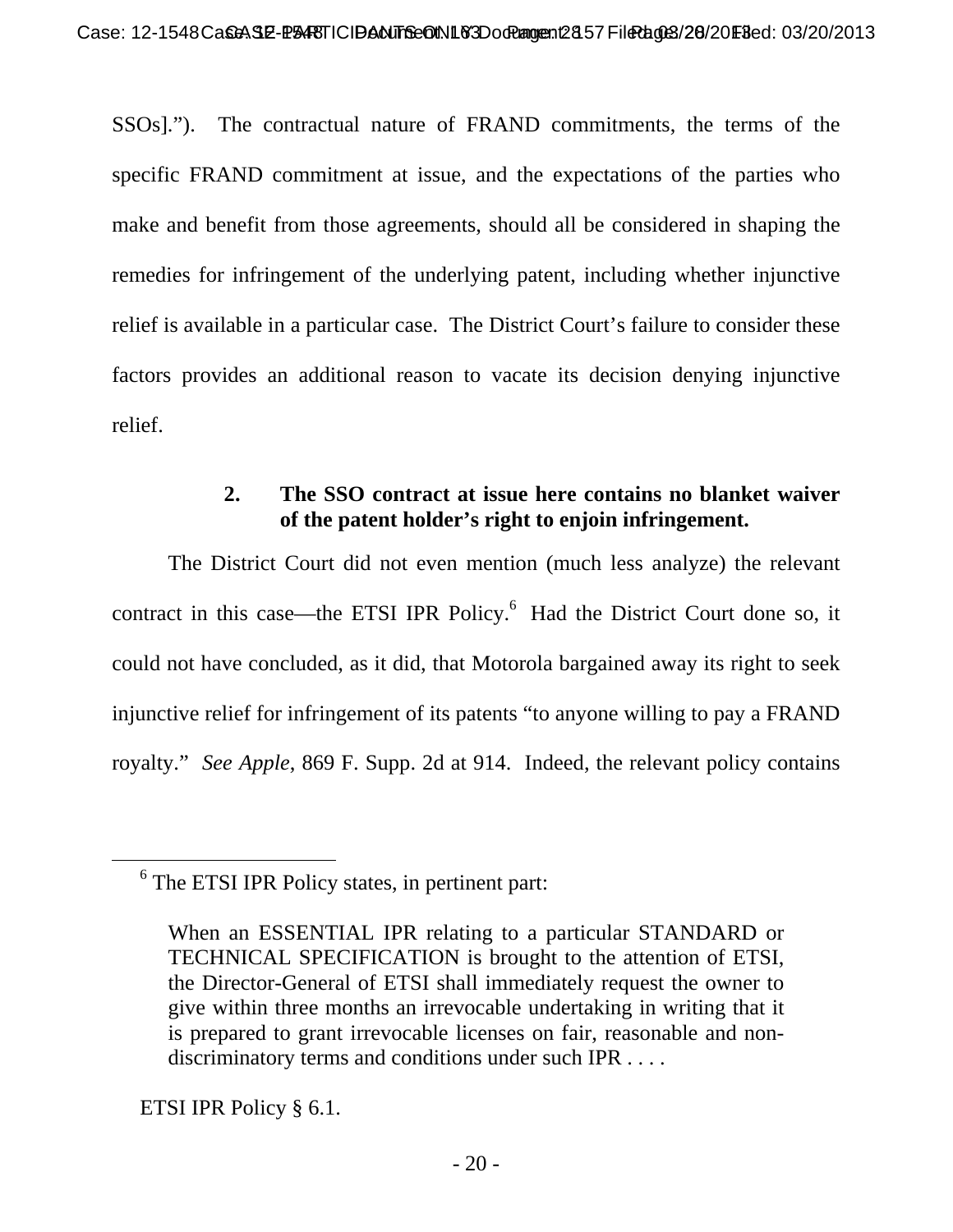no explicit or implicit waiver of injunctive relief, and sets forth other obligations for which a royalty would not constitute adequate compensation.

"It is a fundamental precept of common law that the intention of the parties to a contract controls its interpretation." *Tri-Star Elecs. Int'l, Inc. v. Preci-Dip Durtal, SA*, 619 F.3d 1364, 1367 (Fed. Cir. 2010) (internal quotation marks and citation omitted). Similarly, it is "hornbook" law "that in contract disputes, the plain language of the agreement is the best evidence of the parties' intent." *Henkel Corp. v. Hartford Accident & Indem. Co.*, 399 F. Supp. 2d. 607, 613 (E.D. Pa. 2005), *aff'd* 271 Fed. App'x 161 (3d Cir. 2008); *accord Pac. Gas & Elec. Co. v. United States*, 536 F.3d 1282, 1287 (Fed. Cir. 2008) ("This court interprets a contract in accordance with its language."). The language of the ETSI IPR Policy does not evidence any waiver of a SEP holder's right to enjoin infringement where it would otherwise be appropriate. *See Apple, Inc. v. Motorola Mobility, Inc.*, No. 11-cv-178, 2012 WL 5416941, at \*15 (W.D. Wis. Oct. 29, 2012).

The contract nowhere reflects an express waiver. "There is no language in the ETSI... contract<sup>[]</sup> suggesting that Motorola and the standards-setting organization[] intended or agreed to prohibit Motorola from seeking injunctive relief." *Id.* "In fact," the ETSI IPR policy is "silent on the question of injunctive relief." *Id.*; *see* ETSI IPR Policy. Indeed, ETSI debated including, and ultimately rejected, a waiver of the right to injunctive relief in the IPR policy. *See* Roger G.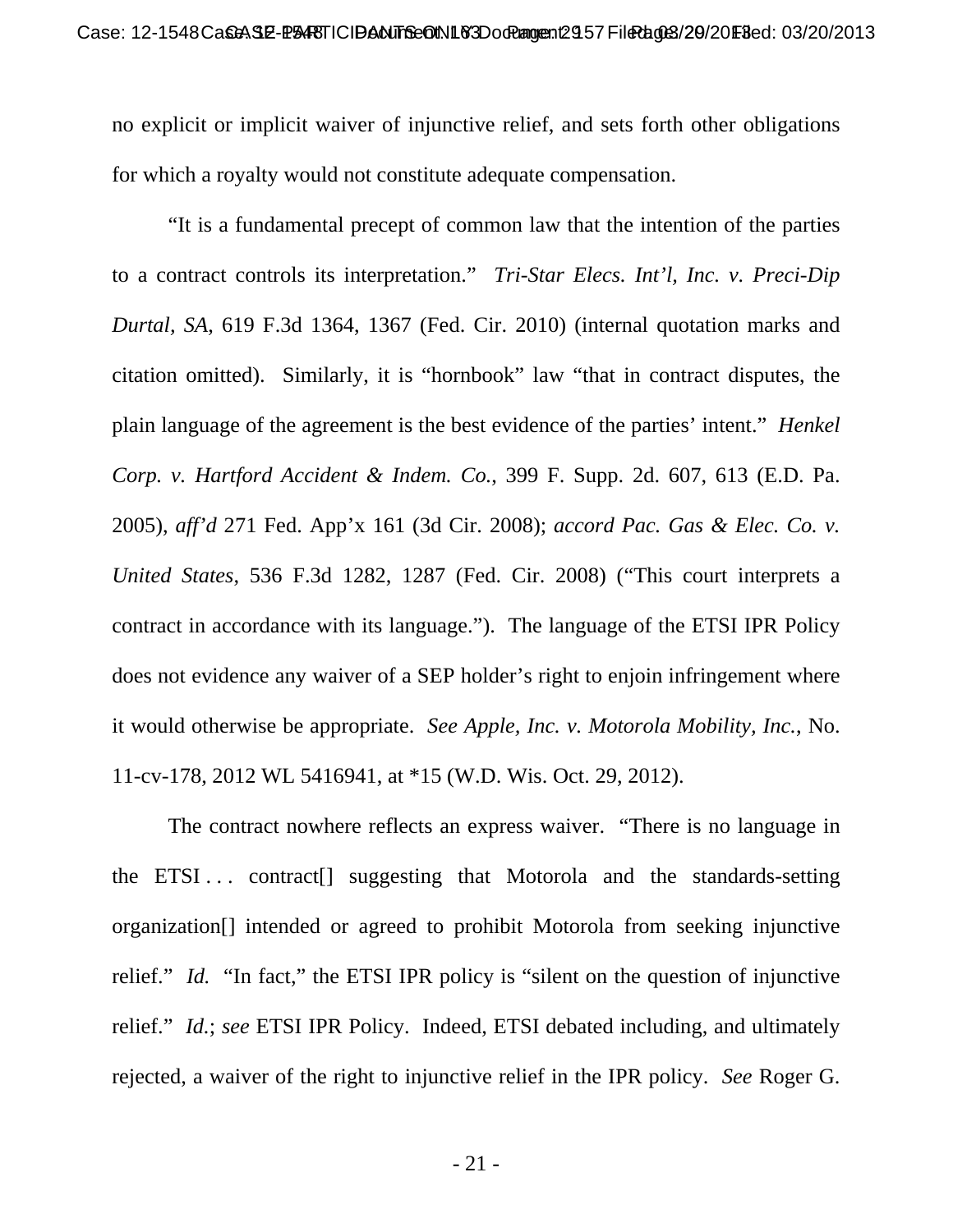Brooks & Damien Geradin, *Taking Contracts Seriously: The Meaning of the Voluntary Commitment to License Essential Patents on "Fair and Reasonable" Terms*, Intellectual Property & Competition Law: New Frontiers, 389, 406-07 (2011). The 1993 version of ETSI's IPR policy did include language waiving the SEP holder's right to seek an injunction. *See id.* However, when ETSI adopted its current policy in 1994, it affirmatively opted to remove the injunction waiver. *Id.*; *accord* A138490, A138557-558.

Nor is there any evidence of an implied waiver in this context. An implied waiver "of substantial rights ... must be clear, decisive, and unequivocal of a purpose to waive the legal rights involved. Otherwise there is no waiver." *Grover v. Prickett*, 420 F.2d 1119, 1125-26 (9th Cir. 1970). The right to seek injunctive relief for patent infringement is undoubtedly "substantial" as it is guaranteed by federal law. *See* 35 U.S.C. § 283 (permitting injunctive relief for patent infringement); *see also* 19 U.S.C. § 1337(d) (describing the circumstances under which the International Trade Commission may grant exclusion orders). For that reason, "any contract purportedly depriving a patent owner of that right should clearly do so." *Apple*, 2012 WL 5416941, at \*15. The ETSI IPR Policy does not clearly deprive a FRAND-committed patentee the right to enjoin infringement, and thus no general waiver may be implied. *See id.*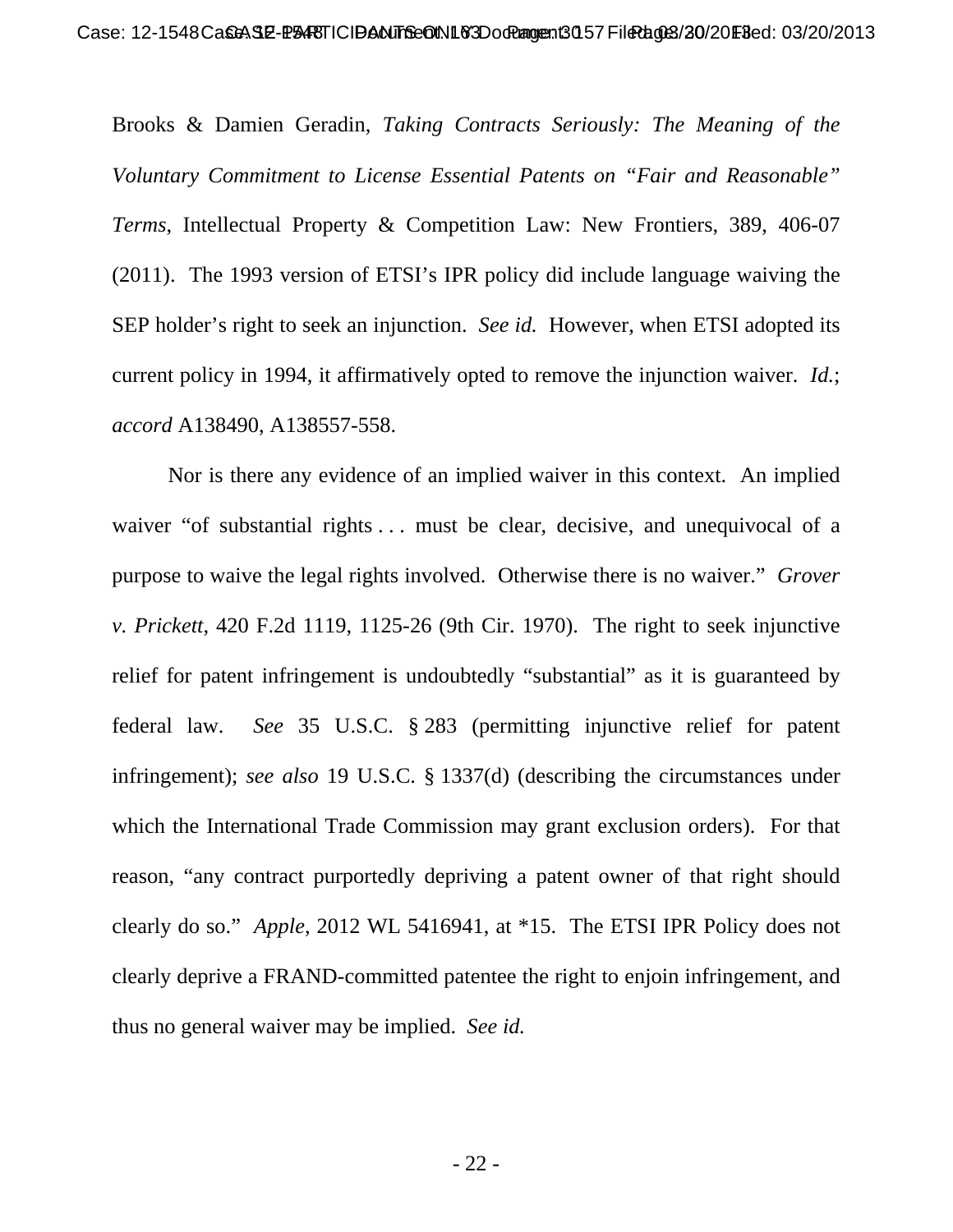Because the ETSI IPR Policy neither expressly nor implicitly deprives the owner of a FRAND-committed patent the ability to seek all available remedies provided by law, basic principles of contract law favor the preservation of injunctive relief where otherwise appropriate.

## **3. Expanding the FRAND obligation to include an automatic or presumed waiver of injunctive relief for infringement could inhibit innovation.**

Strong policy reasons further support the application of contract principles in defining the nature and scope of FRAND commitments and avoiding expansive interpretations. The beneficial aspects of standardization could be undermined by unnecessary and arbitrary interpretations of FRAND.

The voluntary, contractual nature of the FRAND obligation ensures that SSOs can attract a large number of participants, representing different, and at times conflicting, interests when developing a standard. These participants include owners of patented technologies that may be incorporated into a standard, implementers of the standard who will have the opportunity to obtain FRAND licenses to practice those technologies, and even representatives of the consumers who will use the standardized products and services based upon the patented technologies. Especially with respect to the type of technology and standards involved in this case, the development of SEPs is both inevitable and highly beneficial.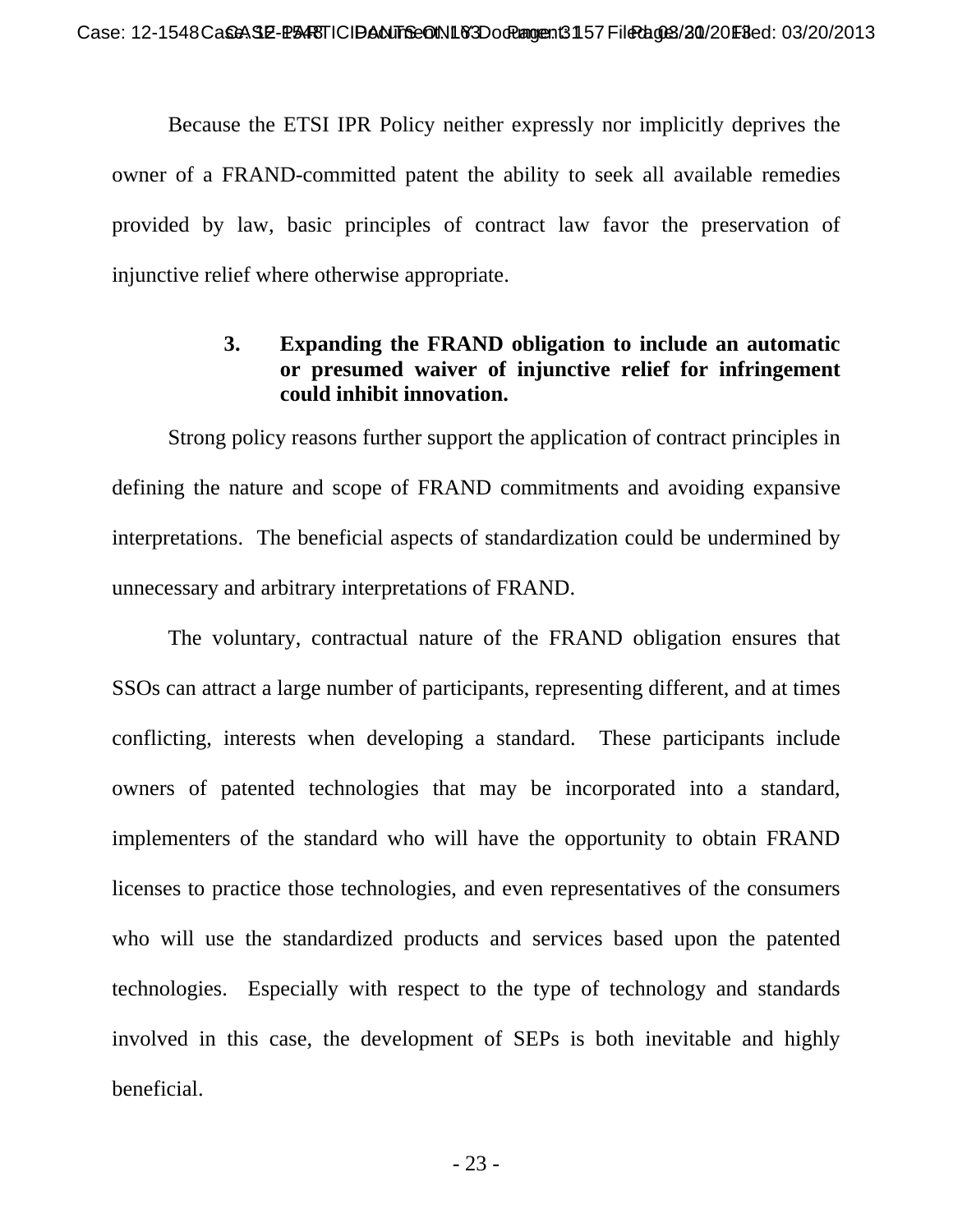The standards-setting participants' freedom to define the scope of their respective obligations through bilateral negotiations provides the flexibility necessary to ensure that all parties are properly incentivized to develop a technical solution reflecting the participants' consensus of the optimal result, even when patented technology will necessarily be infringed by implementation of the standard. On the one hand, patent holders are encouraged to contribute their innovations to the standard because a FRAND commitment both allows them to license their technology to a potentially large number of implementers, and assures them that would-be licensees will negotiate FRAND licensing terms in good faith, thereby permitting patent holders to realize a return on their very risky investments in inventing, developing, and commercializing their patented technologies. On the other hand, FRAND obligations guarantee implementers access to standardcompliant technology if they accept FRAND terms. This benefits consumers by both enabling standardization based on the most advanced technologies, and facilitating competition in the marketplace related to standards-compliant products and services.

Courts therefore must be particularly cautious in modifying existing understandings of contractual terms, or imposing additional, extra-contractual obligations on FRAND-encumbered patent holders, including the surrender of any possibility of injunctive relief in the appropriate circumstances, because doing so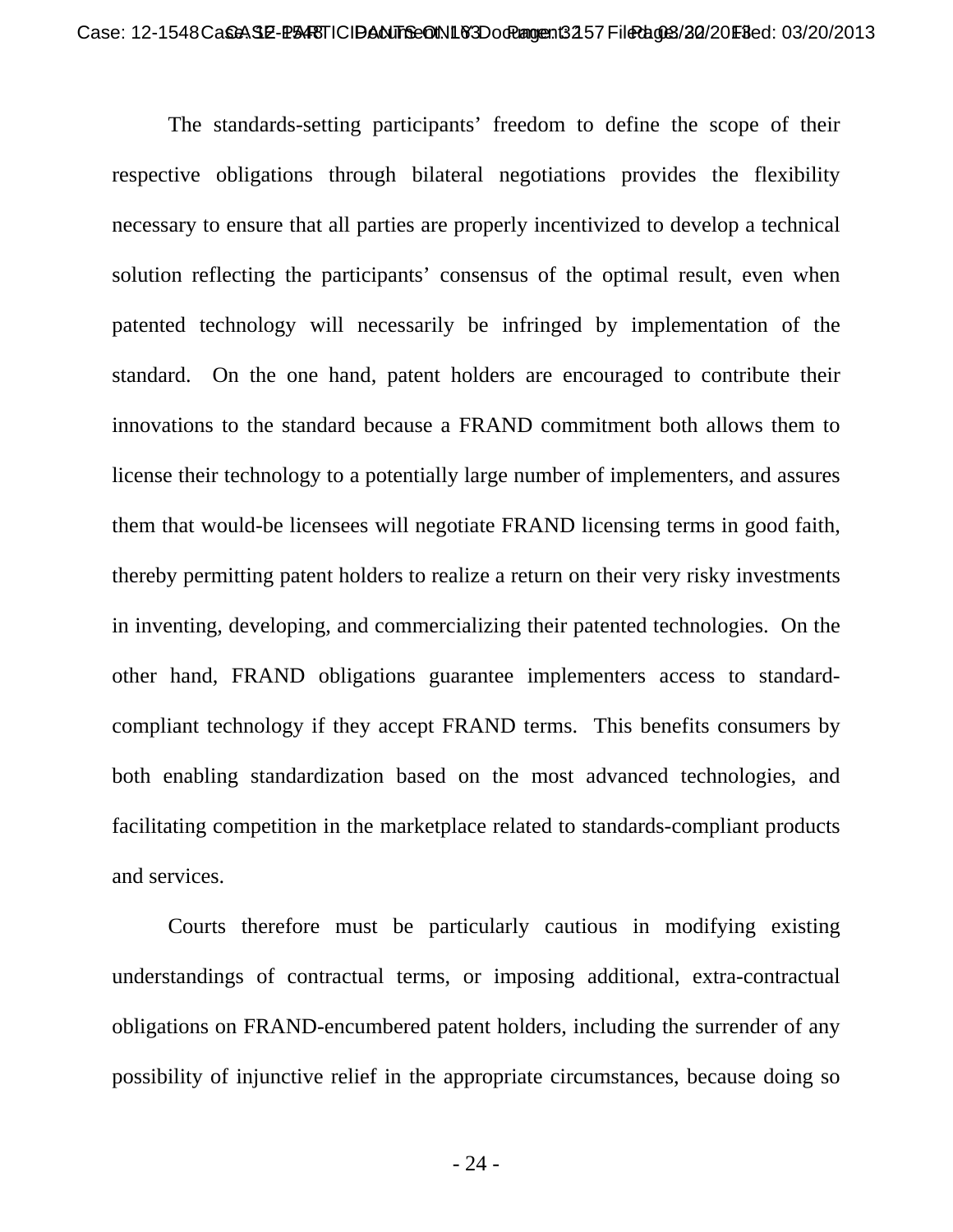would risk upsetting the delicate balance of diverse interests FRAND commitments are designed to protect. Specifically, imposing obstacles to injunctive relief (beyond the rigorous showing already required by *eBay*) may remove incentives for licensees to negotiate in good faith and reduce patent holders' incentives to participate in the standardization process—a result that would deprive consumers of optimal standardized products and services.

One commenter has explained the advantage of allowing district courts discretion to award injunctive relief in a particular case in order to incentivize good faith license negotiations between parties. *See* James M. Fischer, *The "Right" to Injunctive Relief for Patent Infringement*, 24 SANTA CLARA COMPUTER & HIGH TECH. L.J. 1, 22-23 (2007) ("Giving the district court discretionary control over the remedy for patent infringement permits the court to use injunctive relief, or at least the threat of the remedy, as a Damoclean sword to encourage good faith bargaining by the infringer over licensing rights."). In other words, absent the threat of injunctive relief where warranted under *eBay*, a licensee may have little incentive to negotiate in good faith. This could increase litigation and drive up the cost of licenses across the board, as patentees account for the risk of future infringement and/or delays in collecting royalties.

More ominously, the additional cost and uncertainty created by an environment where licensees have little or no incentive to negotiate licenses in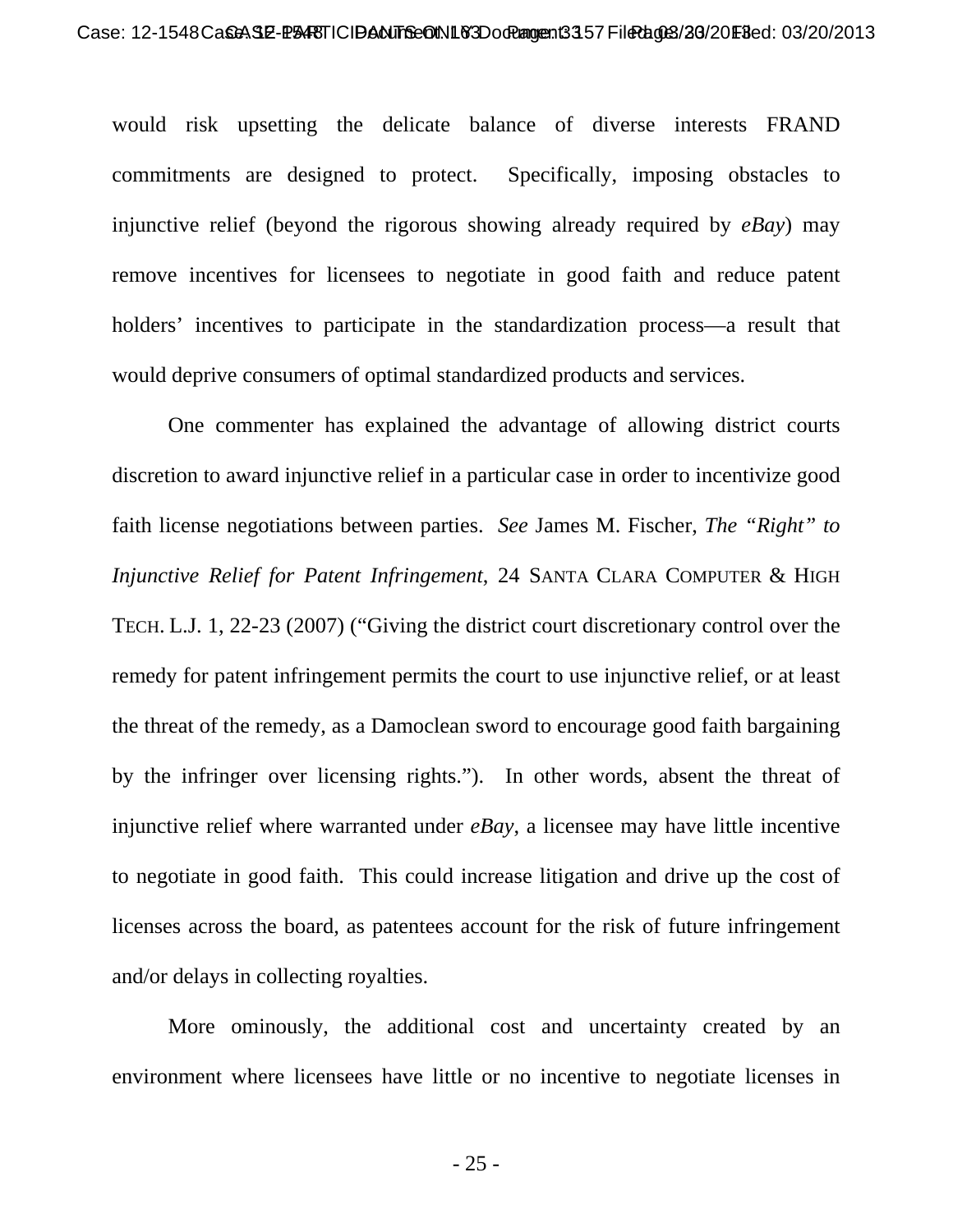good faith (consistent with the contractual nature of FRAND) could diminish the availability of patented technologies for standardization. If patent holders cannot reasonably expect a return on their investment through licensing and other opportunities, they may be less inclined to invest in innovation or contribute their patented technologies to standardization. Such a result would depress innovation of technologies likely to be contributed to industry standards and preclude implementers from practicing potentially superior technologies, to the obvious detriment of consumers.

#### **C. A Proper Application of the** *eBay* **Analysis Provides Courts with Flexibility to Craft Appropriate Remedies.**

As the Supreme Court made clear in *eBay*, district courts are well-equipped to determine whether injunctive relief is warranted based on the equitable considerations presented by the specific factual circumstances. *See eBay*, 547 U.S. at 394 ("[T]he decision whether to grant or deny injunctive relief rests within the equitable discretion of the district courts, and . . . such discretion must be exercised consistent with traditional principles of equity."). In the analogous context of determining whether to issue exclusion orders, the International Trade Commission may similarly consider "the effect of such exclusion . . . upon competitive conditions in the United States economy." 19 U.S.C. § 1337(d)(1). Thus, as the FTC recently acknowledged, the "district courts have the tools to address th[e]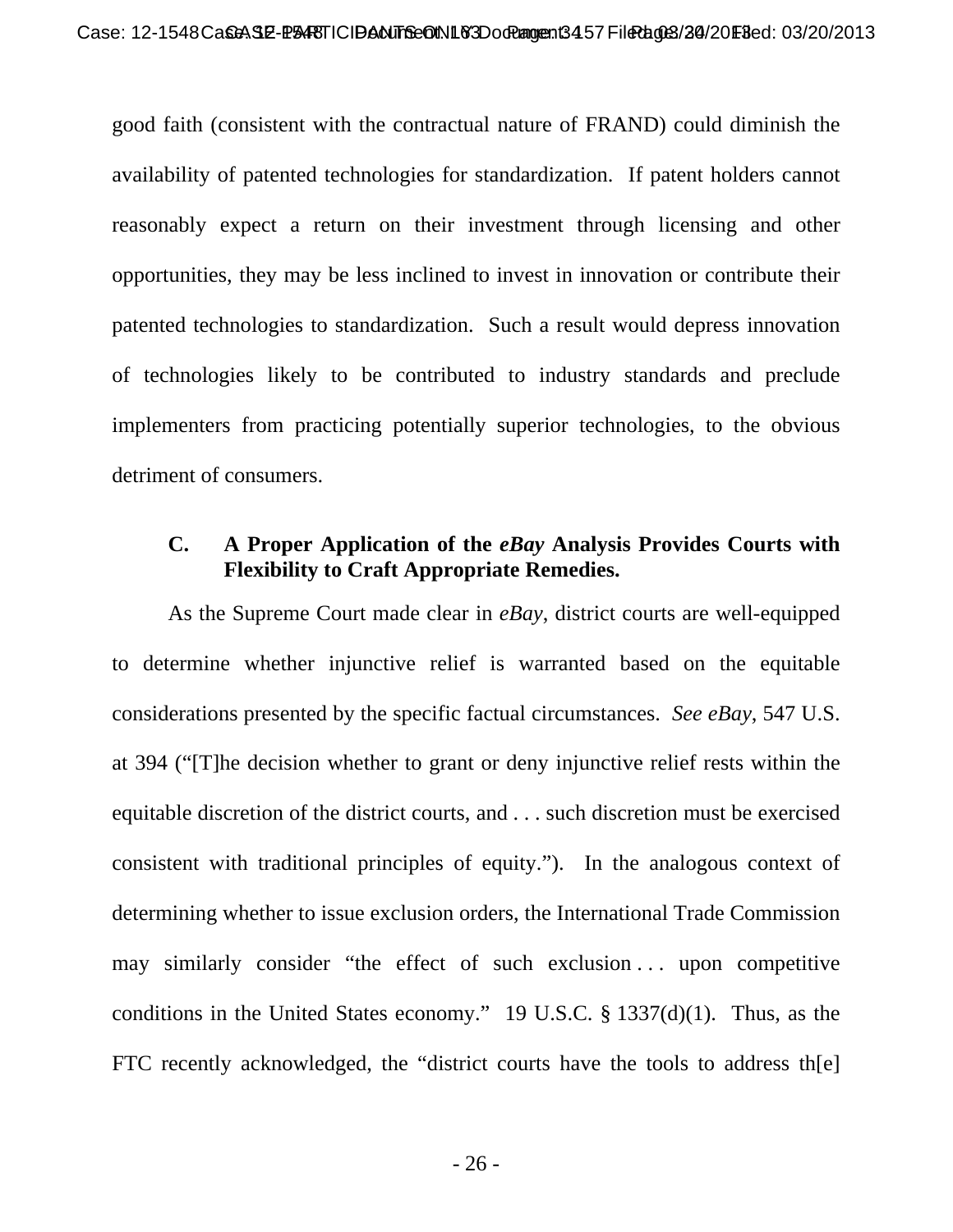issue [of patent hold-up] by balancing equitable factors," and the ITC "likewise has the authority . . . to address this concern and limit the potential for hold-up." FTC, Prepared Statement before U.S. Comm. on the Judiciary, at 1-2 (July 11, 2012), *available at* http://www.ftc.gov/os/testimony/120711standardpatents.pdf.

Contrary to the claims of some *amici*, *see* Brief of *Amici* Verizon, *et al.*, at 8, courts are capable of considering whether a patentee is engaging in hold-up in a particular case and whether the injunction's effect can be reasonably limited to the offending party. Courts also can balance the ultimate public interest in ensuring a strong patent system and the protection of intellectual property rights. *See Presidio Components, Inc. v. Am. Tech. Ceramics Corp.*, 702 F.3d 1351, 1363 (Fed. Cir. 2012) ("While a patentee is not entitled to an injunction in every case, it does not follow that courts should entirely ignore the fundamental nature of patents as property rights granting the owner the right to exclude.") (citation omitted); *see also Robert Bosch LLC v. Pylong Mfg. Corp.*, 659 F.3d 1142, 1149 (Fed Cir. 2011) (explaining that "the nature of patent rights" must factor into a court's "equitable analysis" under *eBay*). There is thus no need to depart from *eBay* by imposing a categorical rule or presumption against injunctions in the FRAND context.

# **III. THE COURT SHOULD NOT ADDRESS THE PROPER CALCULATION OF VALUE FOR A STANDARDS-ESSENTIAL PATENT.**

*Amici* Altera Corporation, *et al.*, urge this Court to go beyond the disputed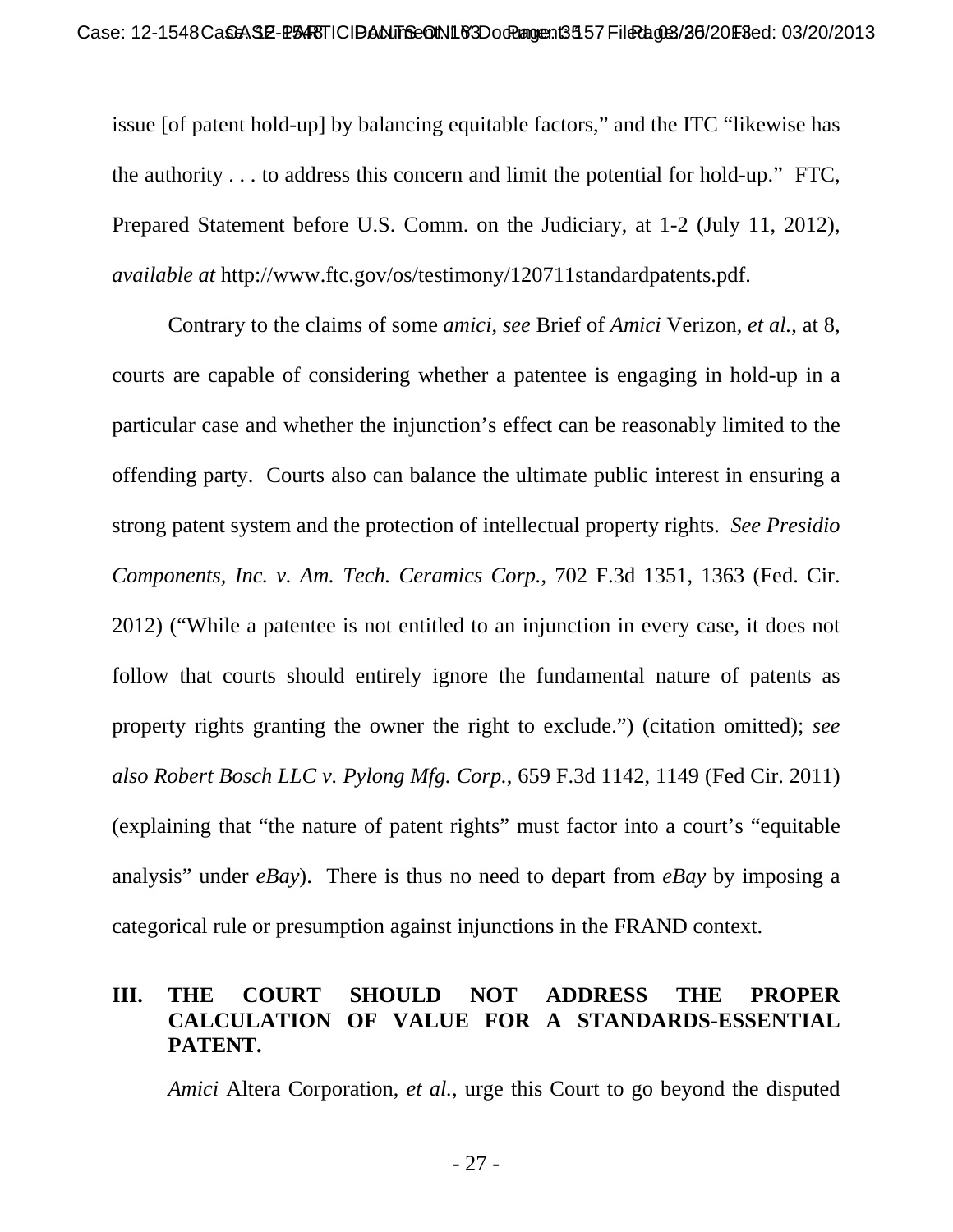issues in this case and hold that "where it can be determined, reasonable royalty damages should be capped at the incremental value of the patented invention over the next best alternative." Brief of *Amici* Altera, *et al.*, at 11-15. This Court should decline that invitation. The decision below did not directly address the question, and the so-called incremental value test is flawed, as this Court has recognized.

As a threshold matter, the decision under review does not mention "incremental value," and it appears not to have been a contested issue below. Under these circumstances, this Court "decline[s] to address . . . issue[s] . . . not raised or addressed in the district court." *Pupols v. U.S. Patent & Trademark Office*, 413 Fed. App'x 232, 235 (Fed. Cir. 2011).

In any event, the incremental value test is wholly inconsistent with the market-driven incentive scheme created by patent law. *See Brulotte v. Thys Co.*, 379 U.S. 29, 33 (1964); *see also Warner-Jenkinson Co. v. Allied Chem. Corp.*, 477 F. Supp. 371, 396-98 (S.D.N.Y. 1979) (rejecting claim that allegedly excessive royalty rate constitutes unfair business conduct or unfair competition, reasoning that "'[a] patent empowers the owner to extract royalties as high as he can negotiate'") (quoting *Brulotte*, 378 U.S. at 33). Indeed, this Court has already rejected the use of an incremental value test to measure reasonable royalty damages. In *Mars, Inc. v. Coin Acceptors, Inc.*, 527 F.3d 1359 (Fed. Cir. 2008),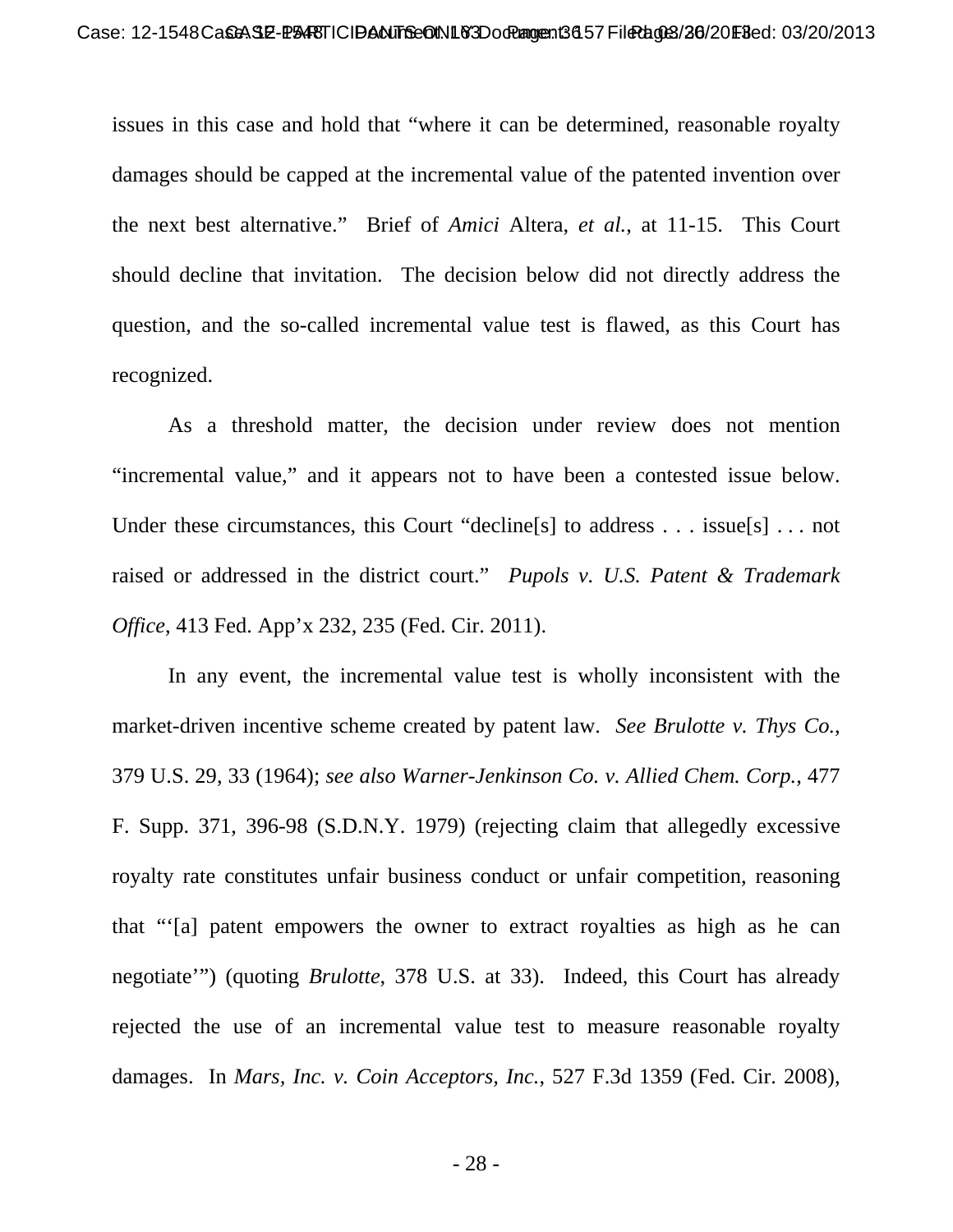*amended on other grounds by* 557 F.3d 1337 (Fed. Cir. 2009), this Court held the notion that "reasonable royalty damages are capped at the cost of implementing the cheapest available, acceptable, noninfringing alternative" was "wrong as a matter of law." *Id.* at 1373. "To the contrary, an infringer may be liable for damages, including reasonable royalty damages, that exceed the amount that the infringer could have paid to avoid infringement." *Id.*<sup>7</sup>

Moreover, the incremental value test is an unworkable rule that, if adopted, threatens to discourage innovation. This Court has "long acknowledged the importance of the patent system in encouraging innovation" and that "the encouragement of investment-based risk is a fundamental purpose of the patent." *Sanofi-Synthelabo v. Apotex, Inc.*, 470 F.3d 1368, 1383 (Fed. Cir. 2006) (internal quotation marks and citation omitted). "[I]t is the inventor and the innovator, those whose ingenuity and ambition create new things while taking the risk of loss, who provide the basis of industrial advance and economic growth." *Johnson &* 

<sup>&</sup>lt;sup>7</sup> Additionally, the reference point for determining a reasonable royalty under the incremental value test—"that value should be measured, and the hypothetical negotiation must be focused, on the time of design," Brief of *Amici* Altera, *et al.*, at 10—is inconsistent with the well-established approach to calculating damages set forth in *Georgia-Pacific Corp. v. U.S. Plywood Corp.*, 318 F. Supp. 1116 (S.D.N.Y. 1970), under which reasonable royalty damages must be calculated based upon market factors that would affect a hypothetical negotiation "at the time the infringement began." *Id.* at 1120; *accord Uniloc USA, Inc. v. Microsoft Corp.*, 632 F.3d 1292, 1312 (Fed. Cir. 2011) (emphasis added); *see also Microsoft Corp. v. Motorola, Inc.*, --- F. Supp. 2d ---, 2012 WL 5248439, at \*6 (W.D. Wash. Oct. 22, 2012) (finding it appropriate to apply the *Georgia-Pacific* methodology in the FRAND context).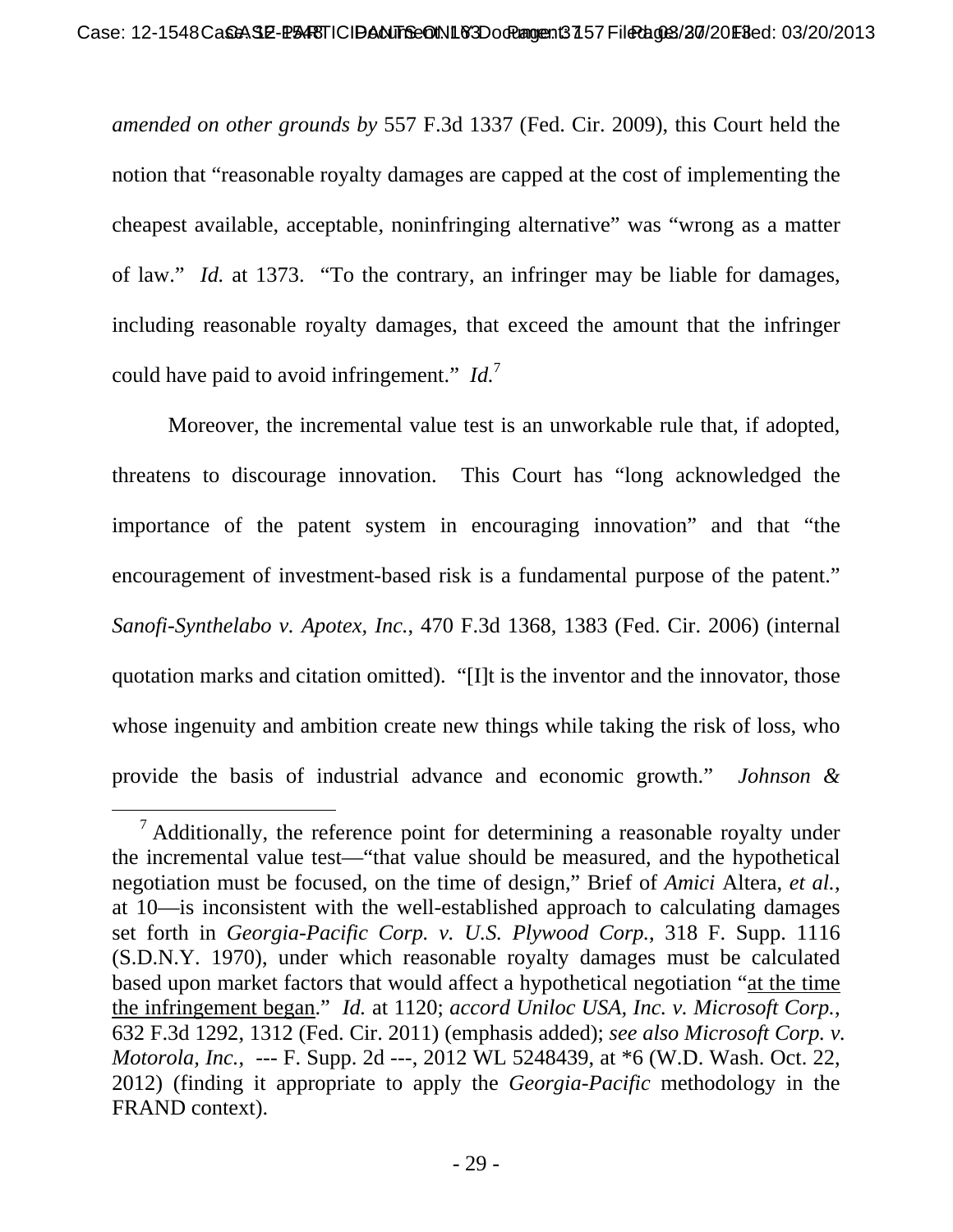*Johnson Assocs. v. R.E. Serv. Co.*, 285 F.3d 1046, 1071 (Fed. Cir. 2002). The DOJ and USPTO recently affirmed that "the United States continues to encourage systems that support voluntary F/RAND licensing . . . rather than the imposition of one-size-fits-all mandates for royalty-free or below-market licensing, which would undermine the effectiveness of the standardization process and incentives for innovation." DOJ/USPTO Policy Statement at 5-6. Yet, "awarding a patent holder only the . . . incremental value of its invention would expropriate from it the full value of its invention—rendering pointless the investment of capital in risky research and development." Richard S. Taffet, *The Federal Trade Commission's Evolving IP Marketplace Report's Challenge to Inventiveness, Innovation, & Competitiveness*, THE ANTITRUST SOURCE, at 7 (Feb. 2012). Such a result is contrary to the fundamental goal of the patent system and ought to be avoided.

#### **CONCLUSION**

For the reasons stated above, Qualcomm respectfully requests that this Court reject a categorical rule prohibiting injunctive relief for infringement of a patent with a FRAND commitment and require a proper *eBay* analysis in this case and reject requests to adopt the incremental value test as a method for determining reasonable royalties in patent infringement cases.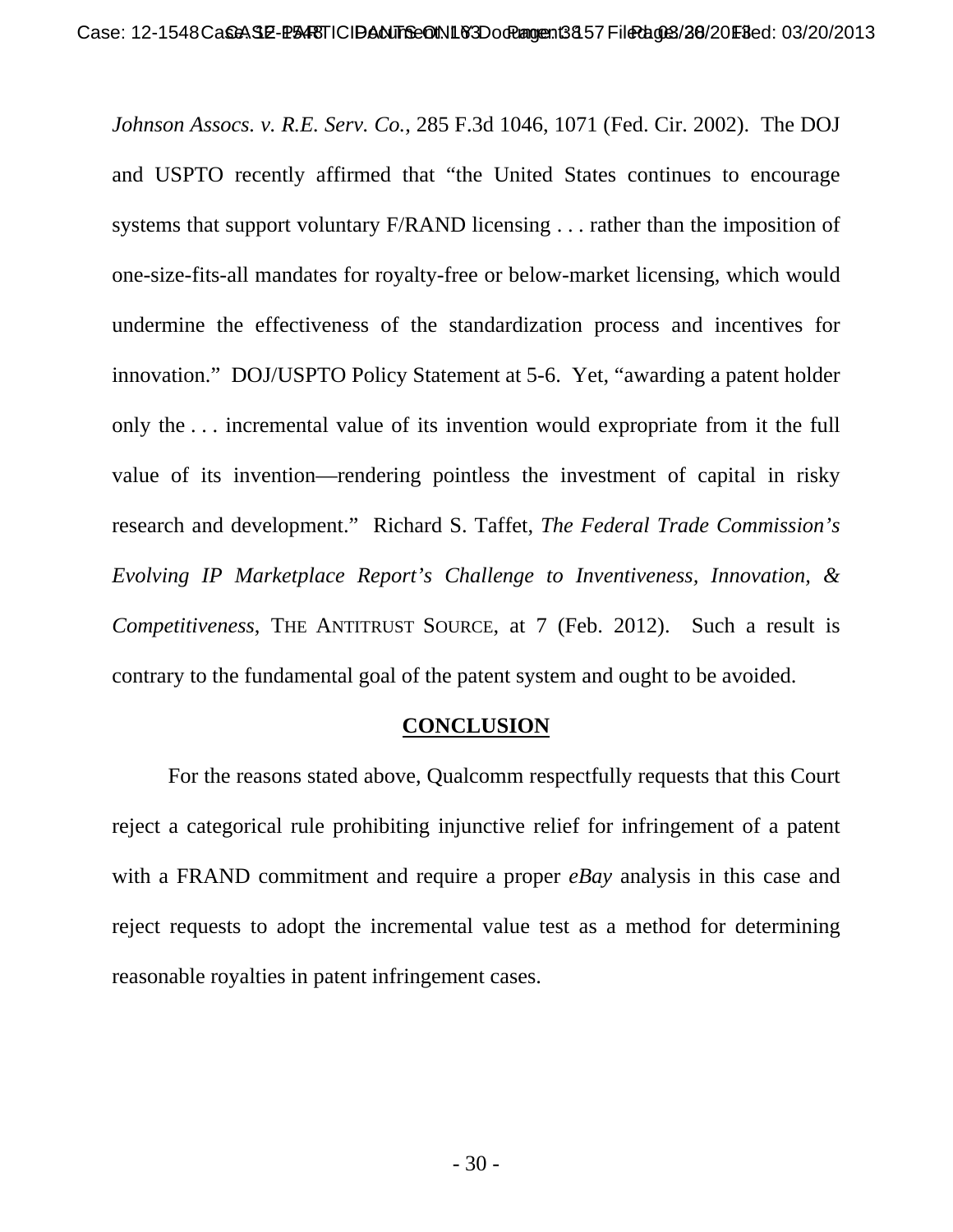Dated: March 20, 2013 Respectfully submitted,

### BINGHAM McCUTCHEN LLP

By: */s/ Richard S. Taffet* 

Richard S. Taffet richard.taffet@bingham.com 399 Park Avenue New York, NY 10022 Telephone: (212) 705-7000 Facsimile: (212) 752-5378

David B. Salmons david.salmons@bingham.com 2020 K Street NW Washington, DC 20005 Telephone: (202) 373-6000 Facsimile: (202) 373-6001

Patrick Strawbridge patrick.strawbridge@bingham.com One Federal Street Boston, MA 02110 Telephone: (617) 951-8000 Facsimile: (617) 951-8736

*Attorneys for Amicus Curiae Qualcomm Incorporated*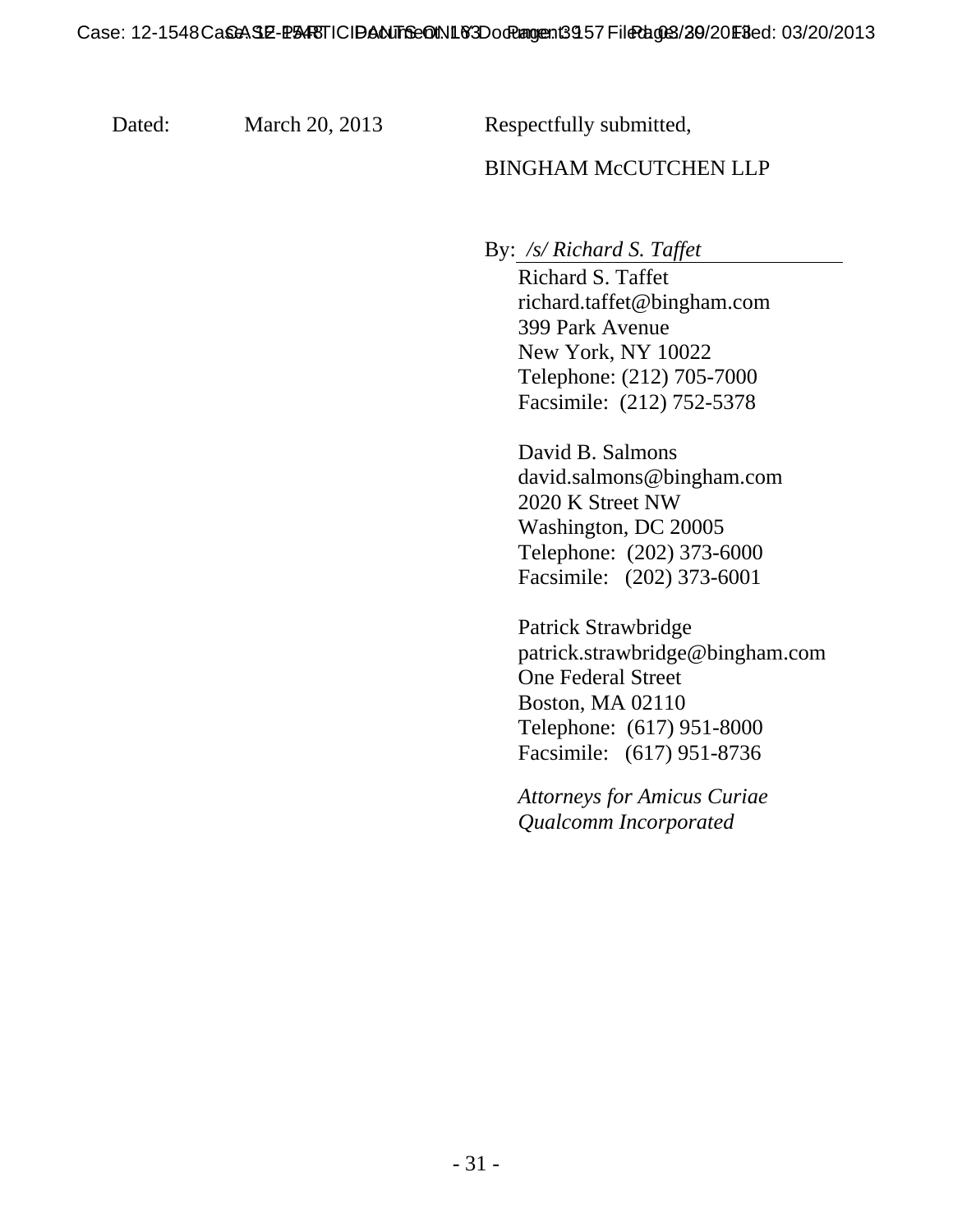## **CERTIFICATE OF SERVICE**

 I hereby certify that on March 20, 2013, I electronically filed a copy of the Brief of *Amicus Curiae* Qualcomm Incorporated with the Clerk of the Court using the Court's CM/ECF system, which will automatically send email notification of such filing to the following counsel of record:

E. Joshua Rosenkrantz Orrick, Herrington & Sutcliffe LLP 51 West 52nd Street New York, NY 10019

Mark S. Davies Katherine M. Kopp Rachel M. McKenzie T. Vann Pearce, Jr. Orrick, Herrington & Sutcliffe LLP Columbia Center 1152 15th Street, NW Washington, DC 20005

Brian E. Ferguson Weil, Gotshal & Manges LLP 1300 I Street NW Suite 900 Washington, DC 20005

*Counsel for Plaintiffs-Appellants* 

David A. Nelson Stephen A. Swedlow Amanda Scott Williamson Quinn, Emmanuel, Urquhart & Sullivan, LLP 500 West Madison Street Chicago, IL 60661

Brian Cosmo Cannon Quinn, Emmanuel, Urquhart & Sullivan, LLP 555 Twin Dolphin Drive 5th Floor Redwood Shores, CA 94065

Raymond N. Nimrod Quinn, Emmanuel, Urquhart & Sullivan, LLP 51 Madison Avenue 22nd Floor New York, NY 10010

*Counsel for Defendants-Cross-Appellants* 

 By: */s/ Richard S. Taffet*  **Richard S. Taffet**